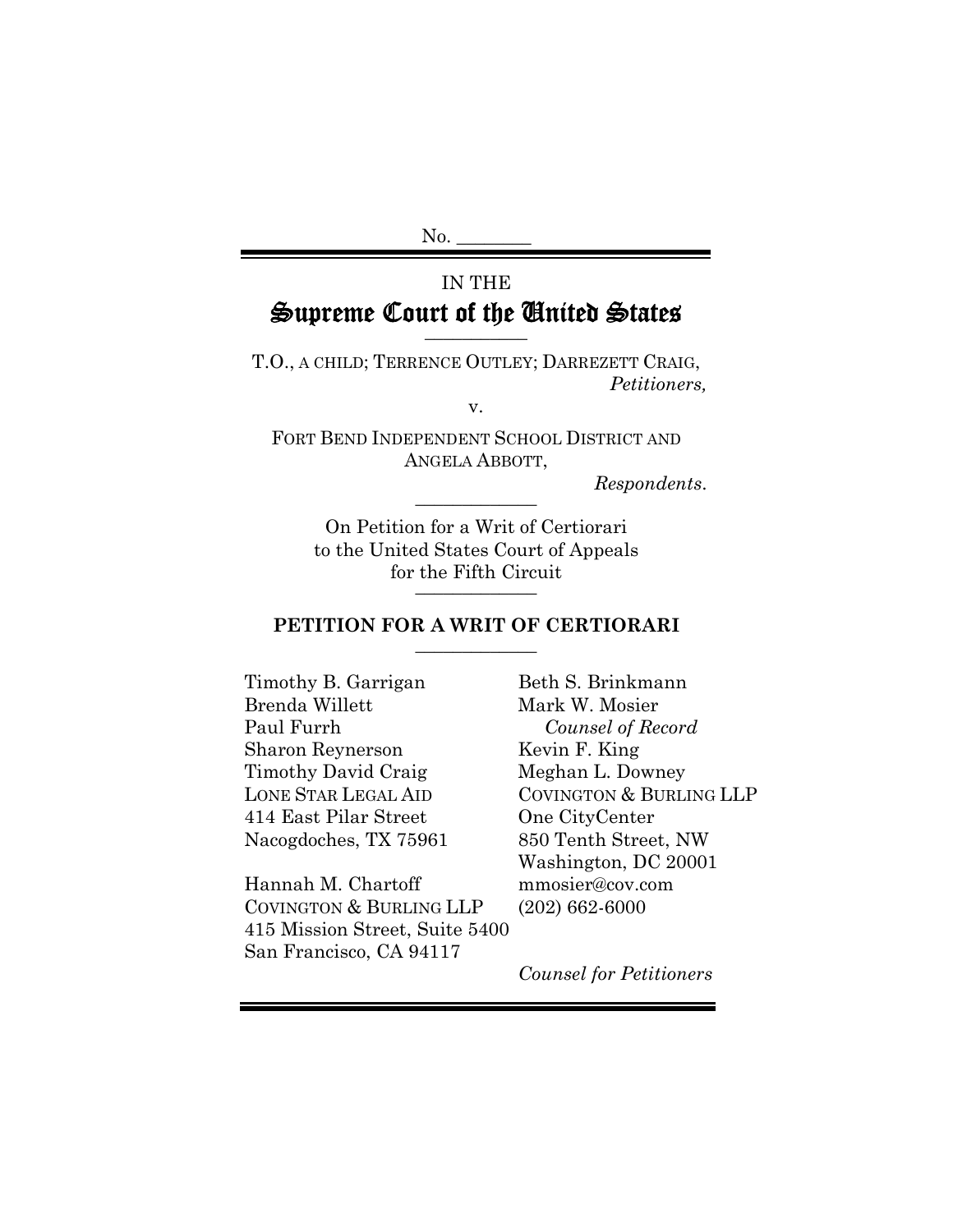#### **QUESTIONS PRESENTED**

The federal courts of appeals are divided on when and how public school students may assert federal constitutional claims alleging use of excessive force by school officials. In conflict with all other circuits, the Fifth Circuit forecloses any federal constitutional claim where state-law remedies are available and the official had a purportedly pedagogical purpose for using force. Other courts of appeals permit students to plead excessive-force claims, but are deeply divided on whether those claims arise under the Fourth or Fourteenth Amendment, or whether the standard varies depending on the factual circumstances. The circuits are also split on whether school officials are entitled to qualified immunity merely because courts disagree as to which constitutional provision is violated by a teacher's excessive force. The decision below—in which the Fifth Circuit affirmed dismissal of claims alleging that a teacher choked a first-grade student until he foamed at the mouth—implicates both circuit splits. The questions presented are:

1. Whether a public school student is barred from bringing an excessive-force claim alleging a violation of his federal constitutional rights whenever the school official has a purportedly pedagogical purpose for using force and a state-law claim is authorized.

2. Whether a public school official who violates a clearly established constitutional right of a student is nonetheless entitled to qualified immunity from suit because courts have analyzed different excessive-force violations under different constitutional provisions.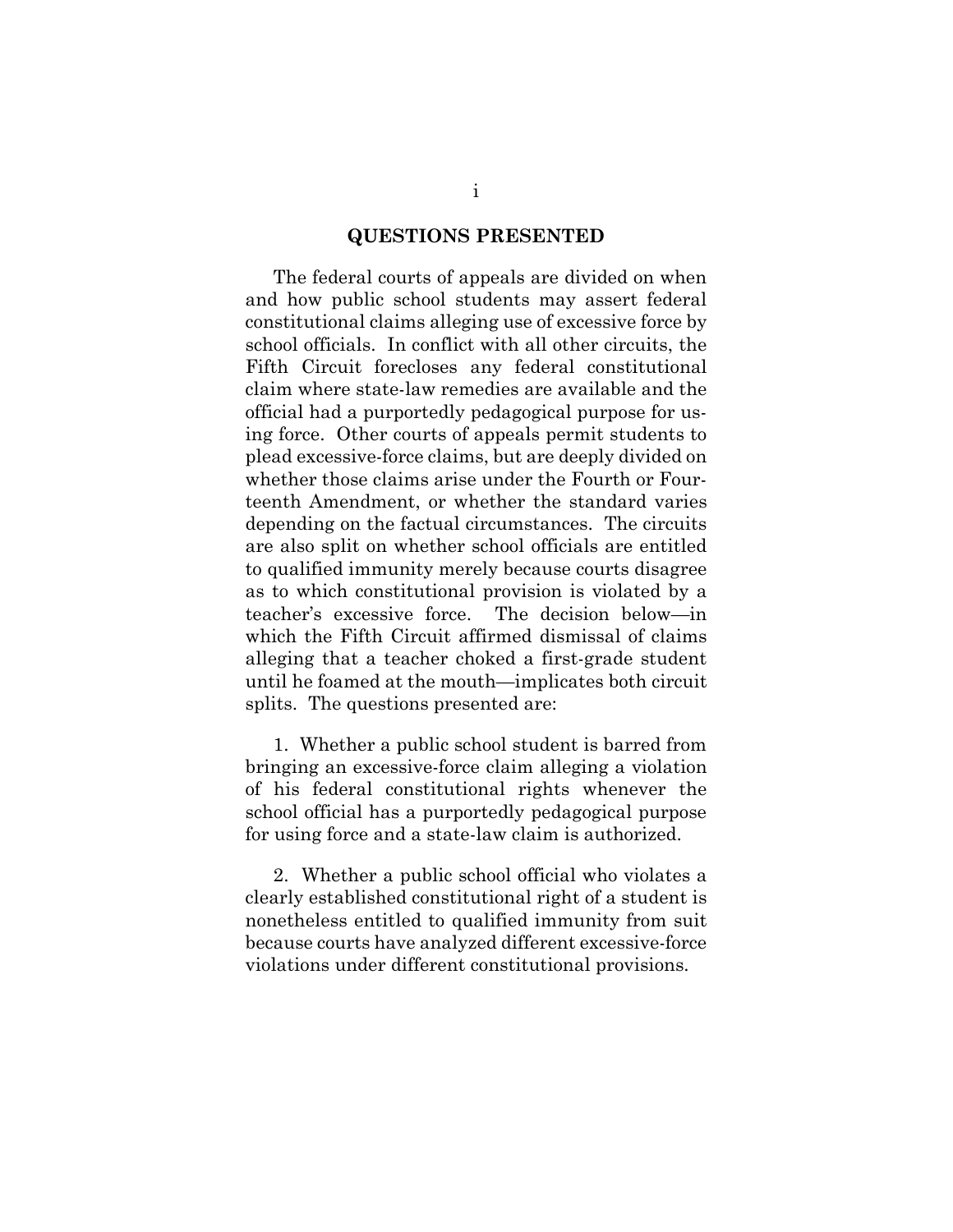## **PARTIES TO THE PROCEEDING BELOW AND RULE 29.6 STATEMENT**

The names of all parties are contained in the caption of the case. Petitioners are individuals, and there is no corporate ownership to disclose.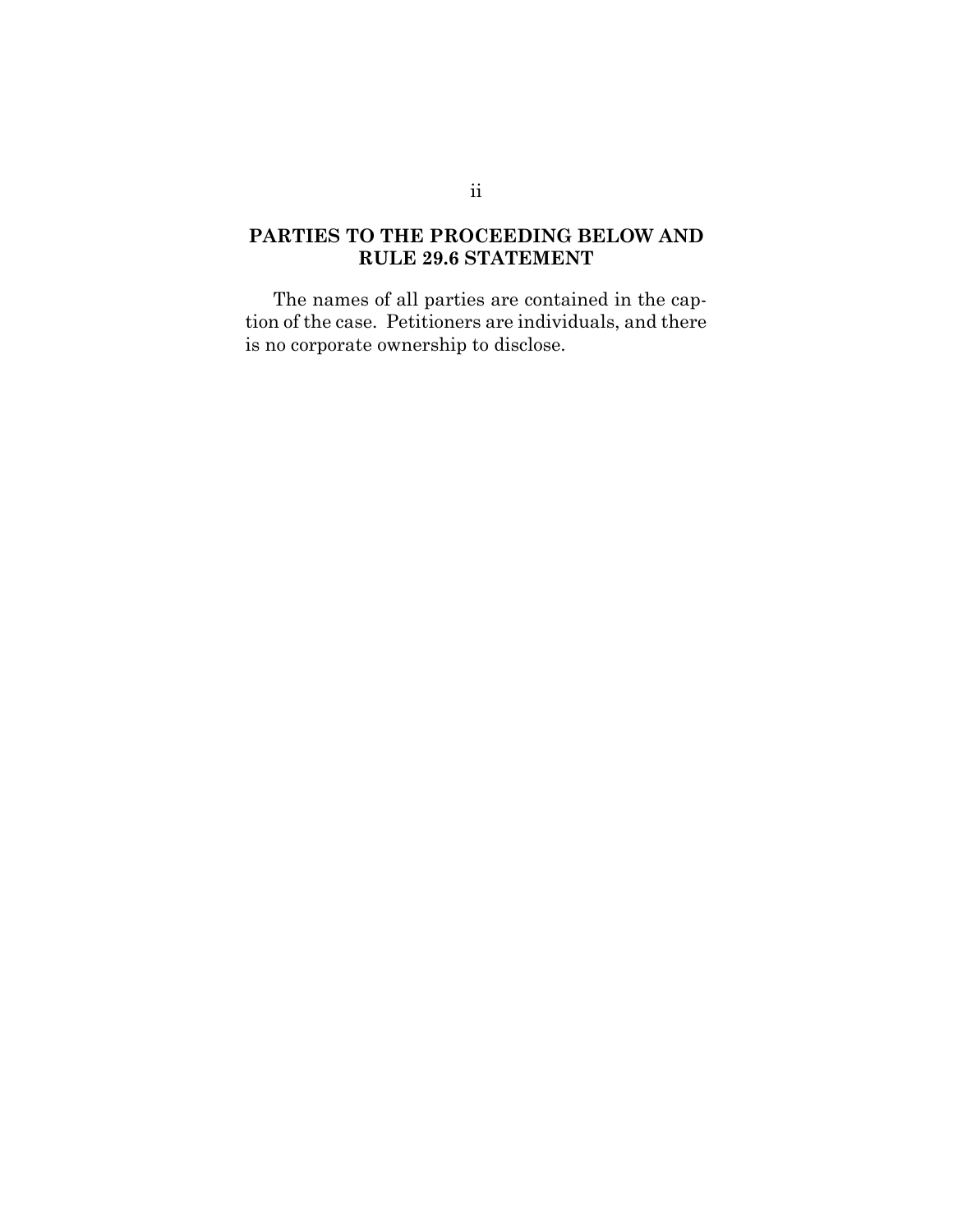# **TABLE OF CONTENTS**

| PARTIES TO THE PROCEEDING BELOW<br>AND RULE 29.6 STATEMENT  ii                                                                                                      |
|---------------------------------------------------------------------------------------------------------------------------------------------------------------------|
|                                                                                                                                                                     |
|                                                                                                                                                                     |
|                                                                                                                                                                     |
| CONSTITUTIONAL PROVISIONS                                                                                                                                           |
|                                                                                                                                                                     |
|                                                                                                                                                                     |
| REASONS FOR GRANTING THE PETITION 10                                                                                                                                |
| I.<br>The Fifth Circuit's Test for Analyzing<br>Students' Excessive-Force Claims<br>Conflicts with Decisions of This Court<br>and Other Circuits and Is Incorrect11 |
| A. The Courts of Appeals Are Deeply<br>Divided on How Students Should<br>Frame Constitutional Excessive-                                                            |
| B. The Fifth Circuit's Rule Is Incorrect<br>and Contrary to This Court's                                                                                            |
| The Fifth Circuit's Qualified Immunity<br>II.<br>Test Conflicts with Decisions of Other                                                                             |
| A. The Courts of Appeals Are Split on<br><b>Whether Qualified Immunity Applies</b>                                                                                  |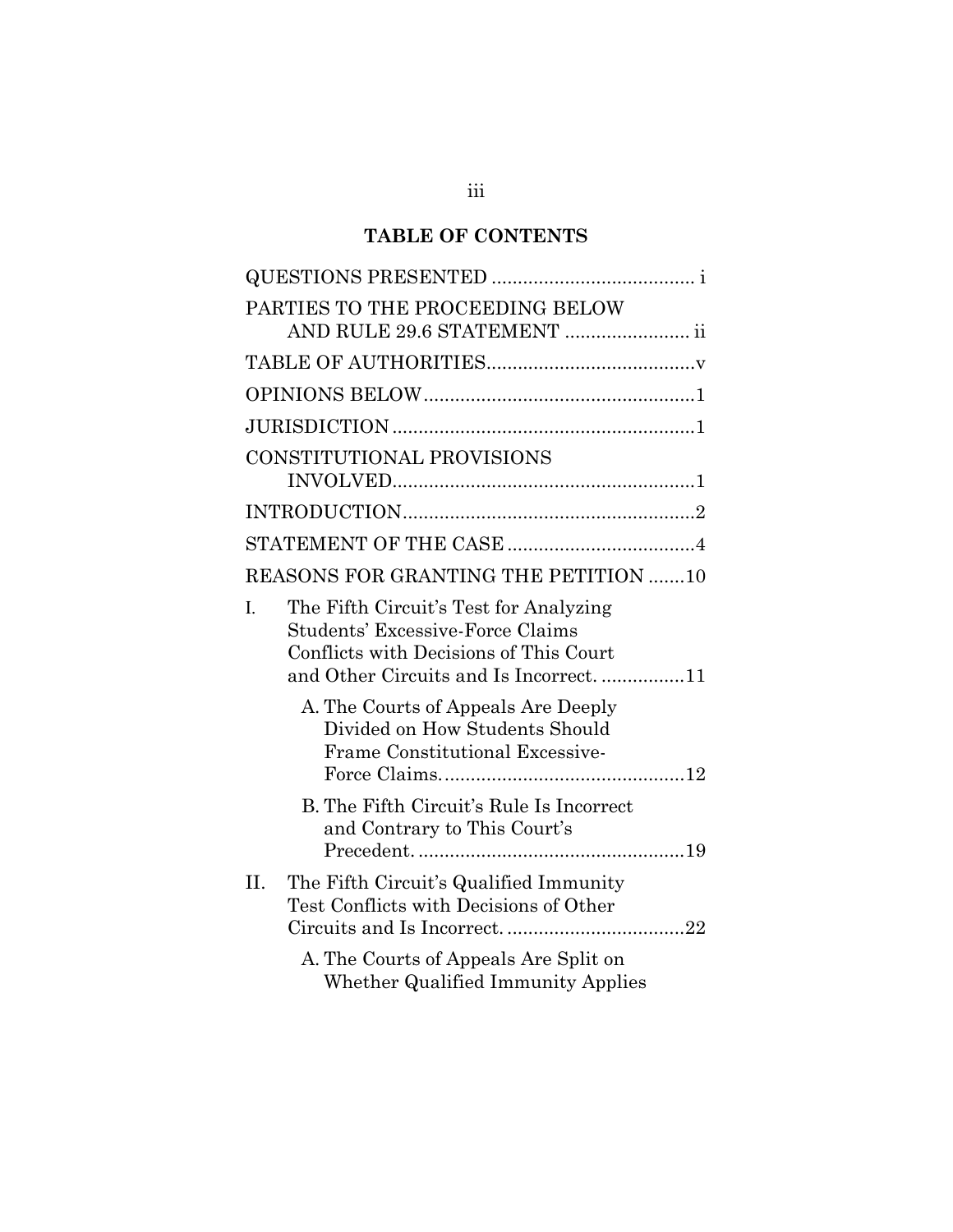| Where the Right at Issue Is Clearly<br>Established, But There Is<br>Disagreement Regarding Which<br><b>Constitutional Provision Supports</b> |  |
|----------------------------------------------------------------------------------------------------------------------------------------------|--|
| B. The Fifth Circuit's Decision Is<br>Incorrect and Contrary to This                                                                         |  |
| III. This Case Involves Recurring Issues of<br><b>Exceptional Importance and Warrants</b>                                                    |  |
|                                                                                                                                              |  |
| APPENDIX A: Court of Appeals Deci-                                                                                                           |  |
| APPENDIX B: Southern District of<br>Texas Order on Motion to Dismiss                                                                         |  |
| APPENDIX C: Southern District of<br>Texas Memorandum and Recommen-<br>dation on Motion to Dismiss (Jan.                                      |  |
| APPENDIX D: Court of Appeals Or-<br>der Denying Rehearing En Banc                                                                            |  |
| APPENDIX E: Amended Complaint in<br>T.O. v. Fort Bend Indep. Sch. Dist., No.<br>4:19-cv-331 (S.D. Tex. filed Jan. 20,                        |  |
|                                                                                                                                              |  |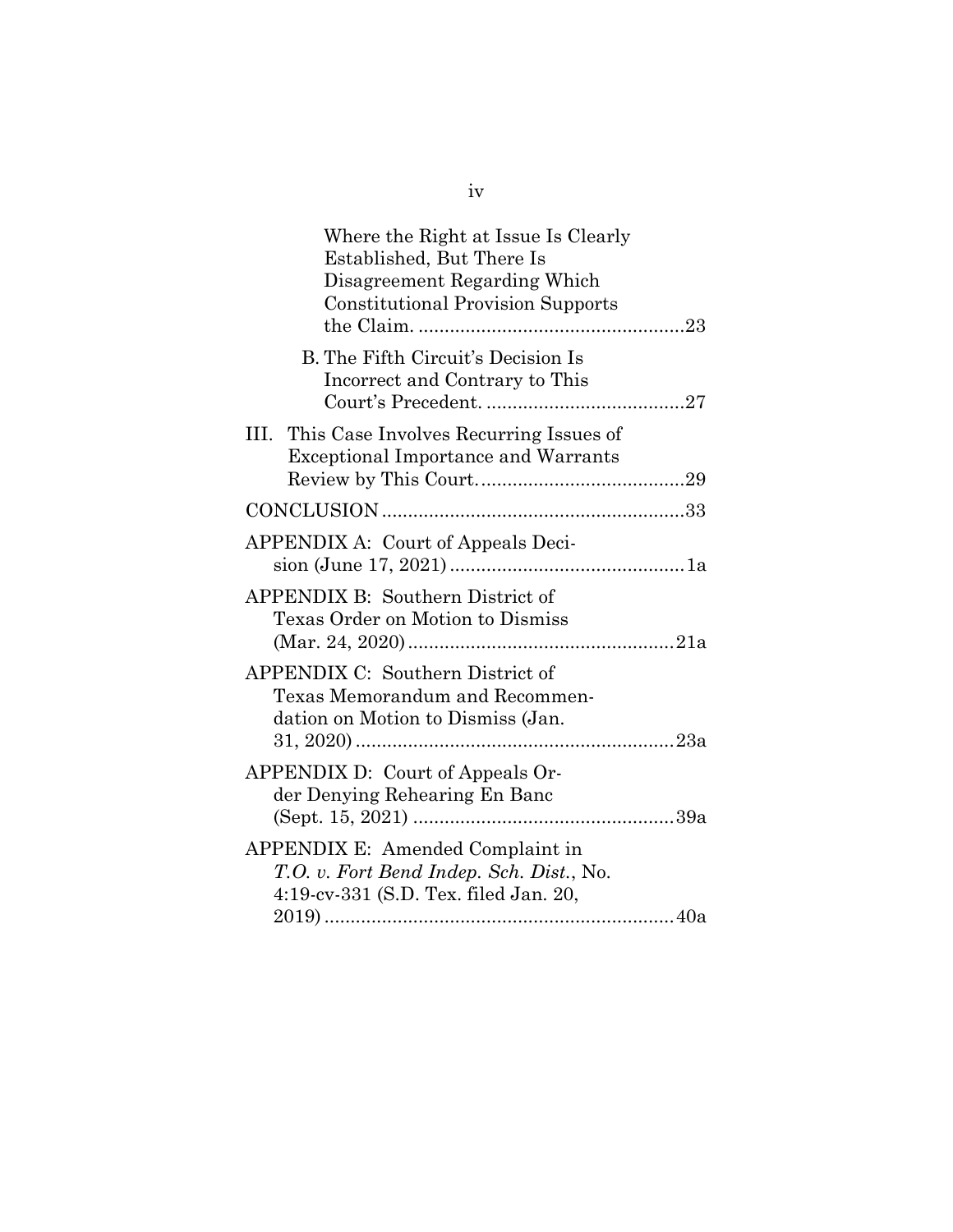# **TABLE OF AUTHORITIES**

# **Cases**

| Anderson v. Creighton,                                                       |
|------------------------------------------------------------------------------|
| Armstrong v. Manzo,                                                          |
| Ashcroft v. al-Kidd,                                                         |
| Bell v. W. Line Sch. Dist.,<br>No. 4:07-cv-004, 2007 WL 2302143              |
| Chapman v. Nichols,                                                          |
| Coleman v. Franklin Parish Sch. Bd.,                                         |
| Clayton ex rel. Hamilton v. Tate Cnty.<br>Sch. Dist.,                        |
| Cunningham v. Beavers,<br>858 F.2d 269 (5th Cir. 1988) 16                    |
| Doe ex rel. Doe v. Hawaii Dep't of Educ.,<br>334 F.3d 906 (9th Cir. 2003) 14 |
| Domingo v. Kowalski,<br>810 F.3d 403 (6th Cir. 2016) 15, 18                  |

v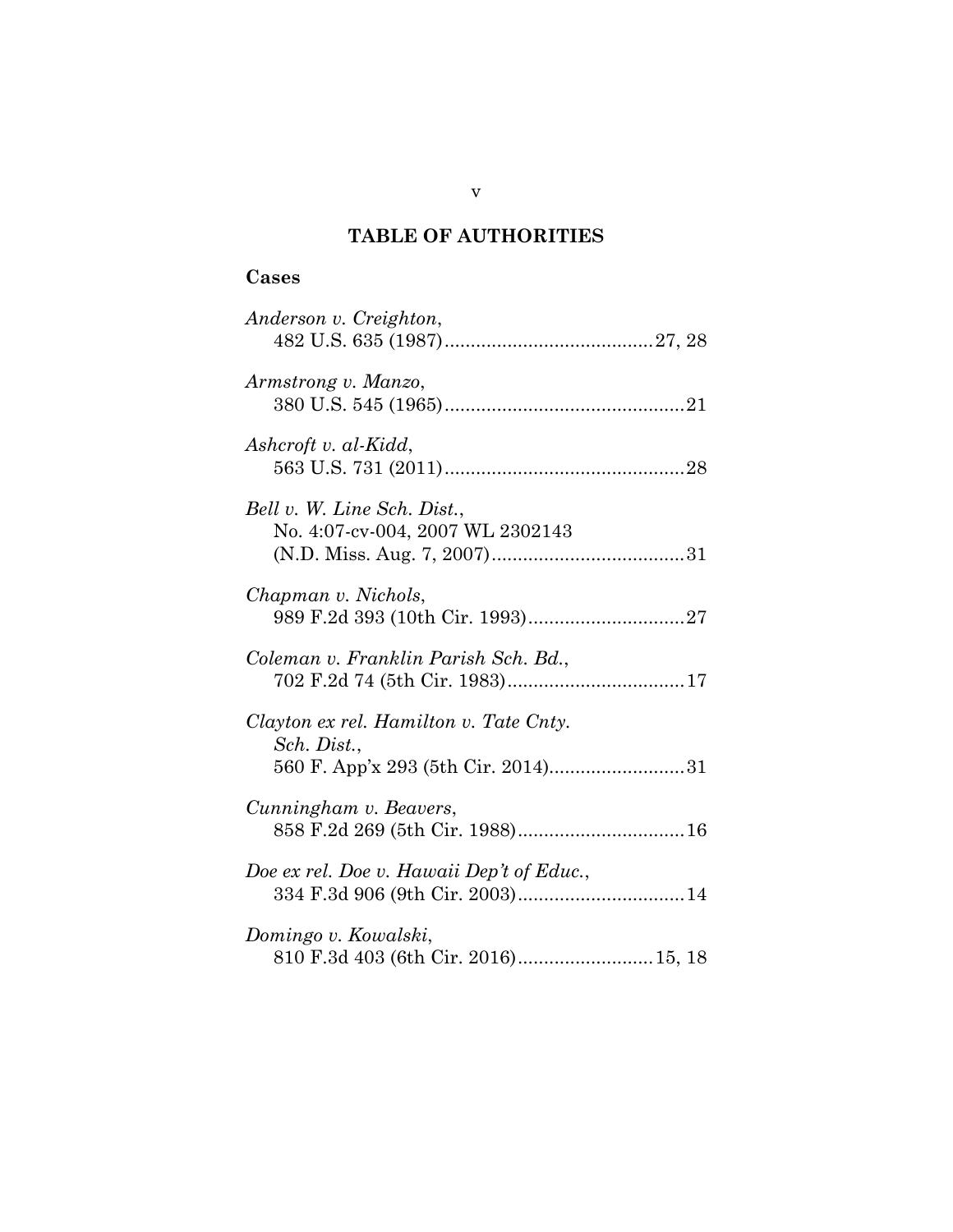| E.H. ex rel. Abron v. Barrilleaux,                                                                 |
|----------------------------------------------------------------------------------------------------|
| Edrei v. Maguire,<br>892 F.3d 525 (2d Cir. 2018) 3, 24, 25                                         |
| Fee v. Herndon,<br>900 F.2d 804 (5th Cir. 1990) 6, 7, 16, 17                                       |
| Flores v. Sch. Bd. of DeSoto Parish,<br>116 F. App'x 504 (5th Cir. 2004) 16, 30                    |
| Golden ex rel. Bach v. Anders,<br>324 F.3d 650 (8th Cir. 2003) 18, 19                              |
| Goss v. Lopez,                                                                                     |
| Gottlieb ex rel. Calabria v. Laurel<br>Highlands Sch. Dist.,<br>272 F.3d 168 (3d Cir. 2001)  4, 14 |
| Graham v. Connor,<br>490 U.S. 386 (1989) 12, 13, 18, 19                                            |
| Hall v. Tawney,<br>621 F.2d 607 (4th Cir. 1980) 14, 15, 17                                         |
| Hope v. Pelzer,                                                                                    |
| Hudson v. Palmer,                                                                                  |
| Ingraham v. Wright,                                                                                |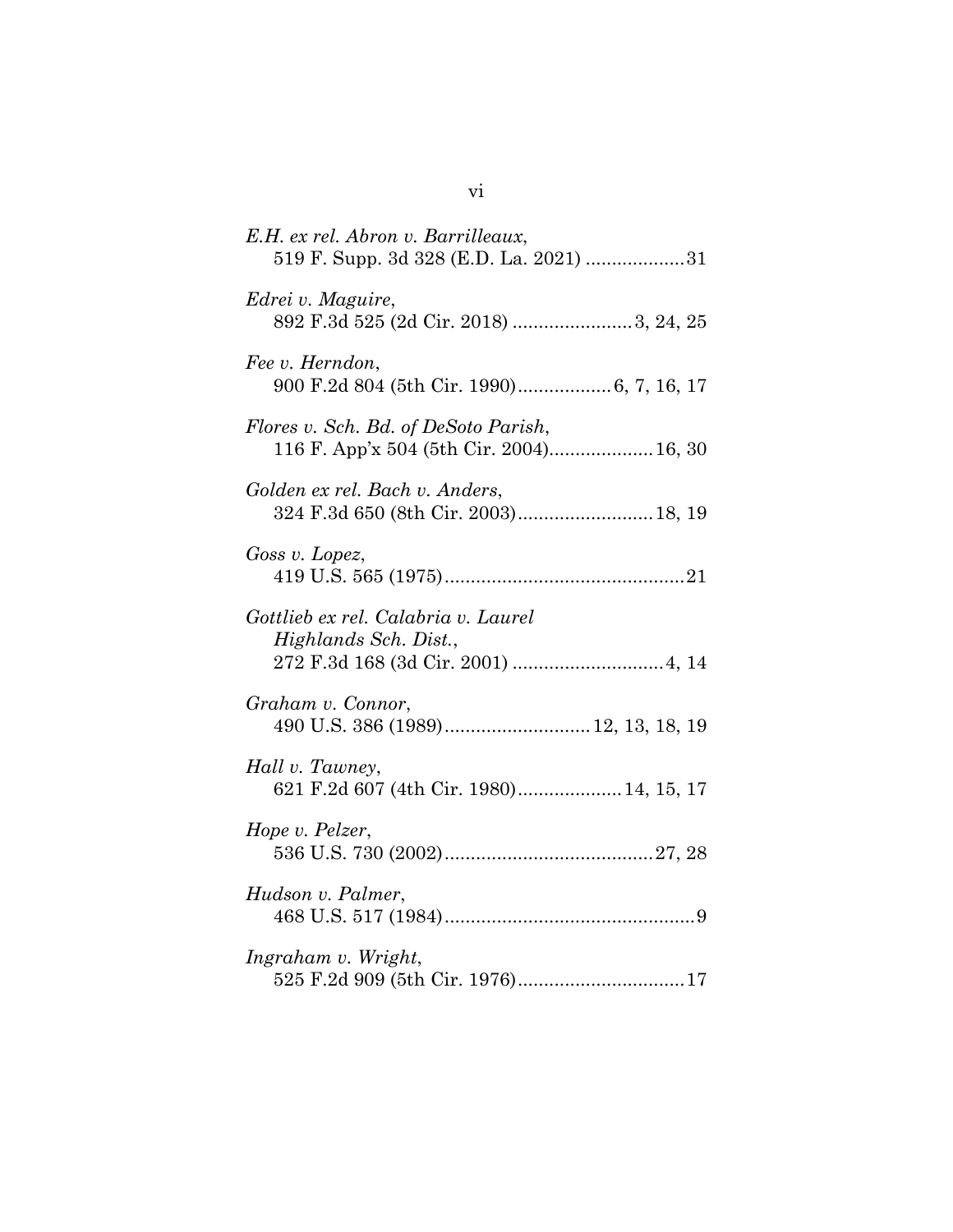| Johnson v. Newburgh Enlarged Sch. Dist.,<br>239 F.3d 246 (2d Cir. 2001)  14, 15, 18, 26      |
|----------------------------------------------------------------------------------------------|
| Kisela v. Hughes,                                                                            |
| London v. Dirs. of DeWitt Pub. Schs.,                                                        |
| Lynch v. Barrett,<br>703 F.3d 1153 (10th Cir. 2013)3, 25, 26                                 |
| Mathews v. Eldridge,                                                                         |
| Meeker v. Edmundson,                                                                         |
| Moore v. Willis Indep. Sch. Dist.,                                                           |
| Muskrat v. Deer Creek Pub. Schs.,<br>715 F.3d 775 (10th Cir. 2013) 14, 15, 18                |
| Neal ex rel. Neal v. Fulton Cnty. Bd. of Educ.,<br>229 F.3d 1069 (11th Cir. 2000) 14, 17, 18 |
| New Jersey v. T.L.O.,                                                                        |
| Owens v. Balt. City State's Attorneys<br>Office,                                             |
| P.B. v. Koch,<br>96 F.3d 1298 (9th Cir. 1996)3, 13, 17, 24                                   |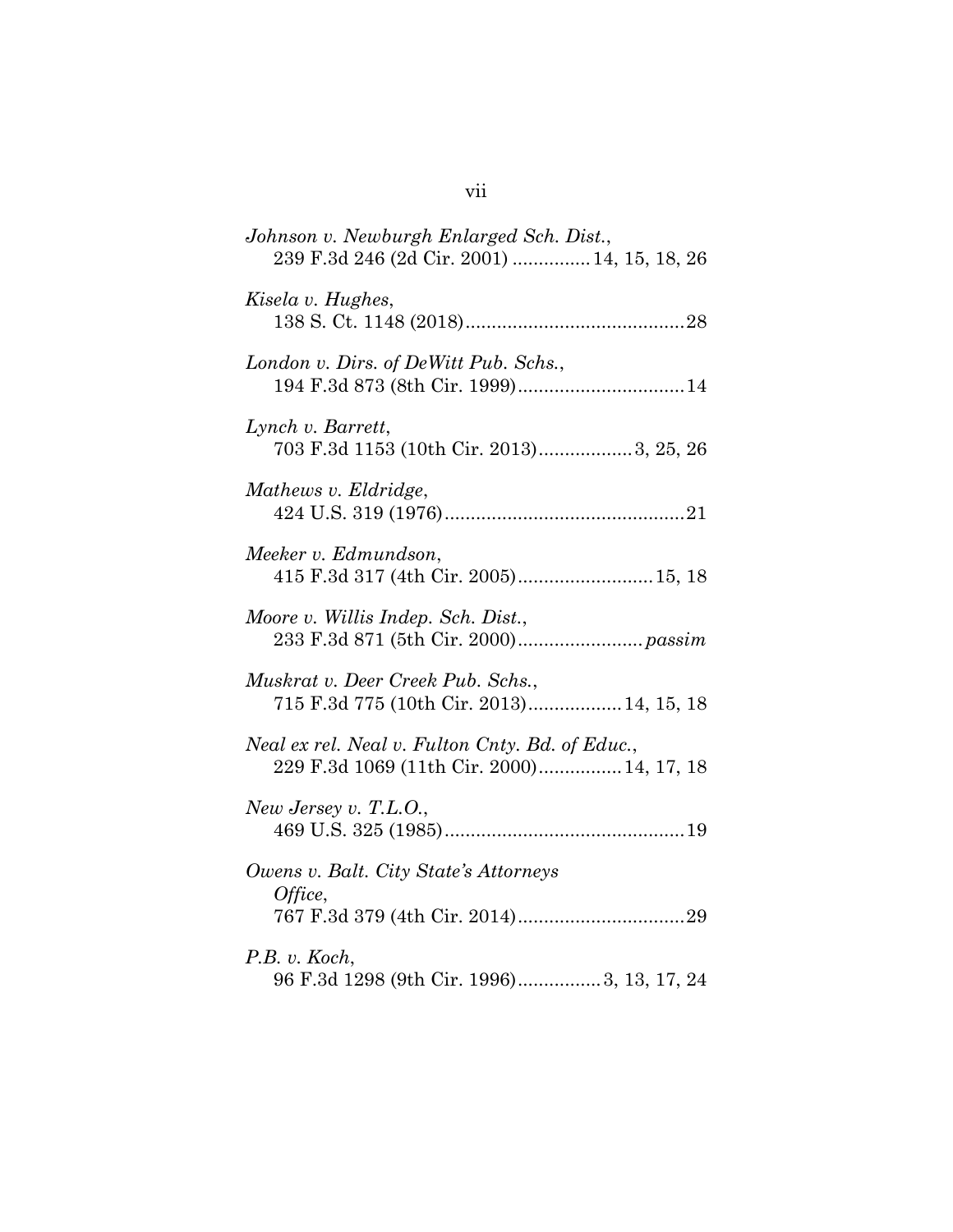| Palmer v. Sanderson,                                                                             |
|--------------------------------------------------------------------------------------------------|
| Parratt v. Taylor,                                                                               |
| Poleceno v. Dallas. Indep. Sch. Dist.,<br>No. 3:19-cv-1284, 2019 WL 2568681                      |
| Preschooler II v. Clark Cnty. Sch. Bd. of Trs.,                                                  |
| Reed v. Palmer,<br>906 F.3d 540 (7th Cir. 2018)3, 25                                             |
| Safford Unified Sch. Dist. No. 1 v.<br>Redding,                                                  |
| Saucier v. Katz,                                                                                 |
| Saylor v. Bd. of Educ. of Harlan Cnty.,                                                          |
| Taylor v. Riojas,                                                                                |
| United States v. Lanier,                                                                         |
| Wallace ex rel. Wallace v. Batavia Sch.<br>Dist. 101,<br>68 F.3d 1010 (7th Cir. 1995) 12, 13, 20 |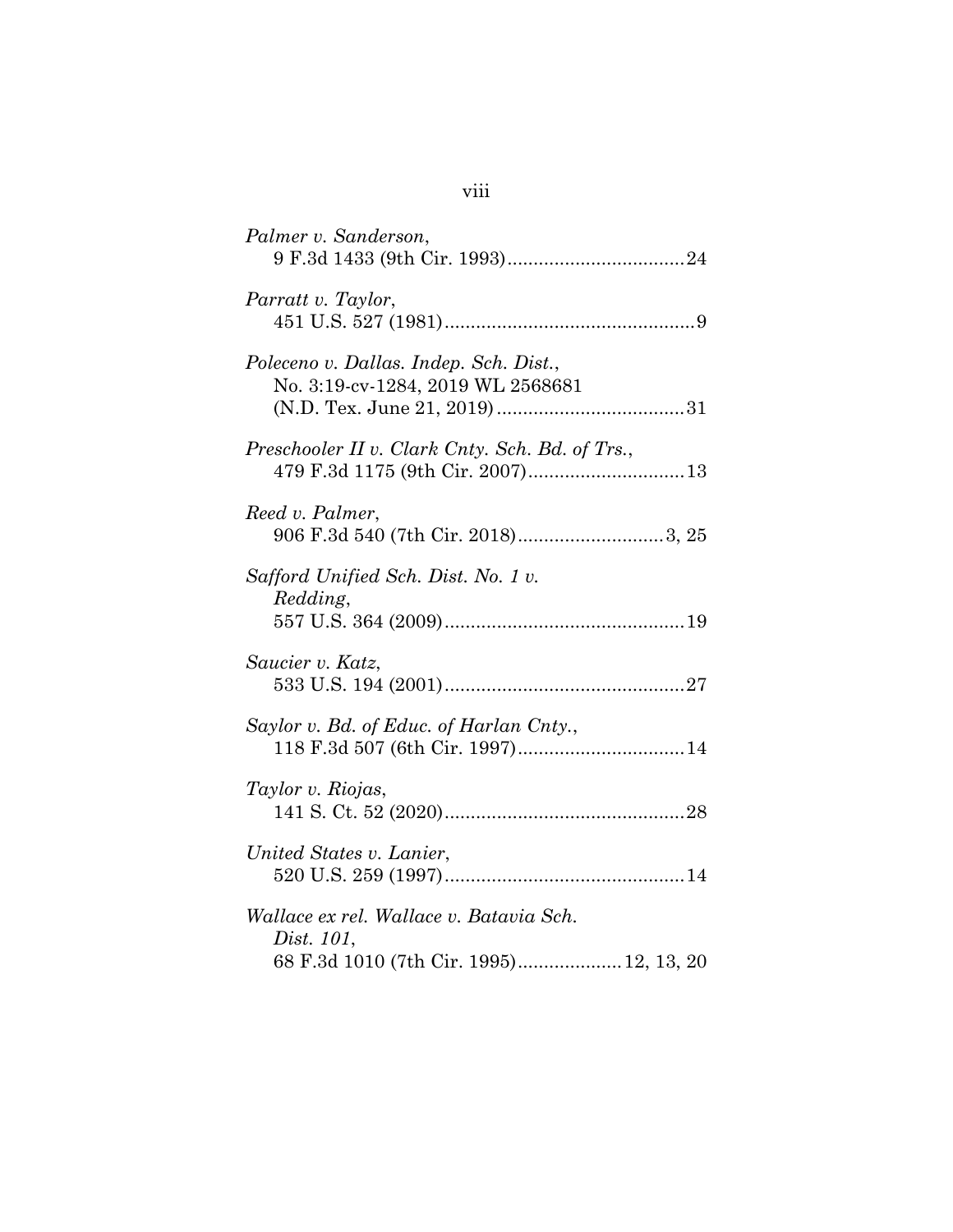| Ward v. County of San Diego,                                                  |
|-------------------------------------------------------------------------------|
| Wilson v. Layne,                                                              |
| Wise v. Pea Ridge Sch. Dist.,<br>855 F.2d 560 (8th Cir. 1988) 15              |
| Wood v. Ostrander,<br>879 F.2d 583 (9th Cir. 1989)17, 26                      |
| Woodard v. Los Fresnos Indep. Sch. Dist.,<br>732 F.2d 1243 (5th Cir. 1984) 17 |
| Young v. County of Fulton,                                                    |
| Zinermon v. Burch,                                                            |
| <b>Statutes</b>                                                               |
|                                                                               |
|                                                                               |
|                                                                               |
|                                                                               |
|                                                                               |
|                                                                               |

ix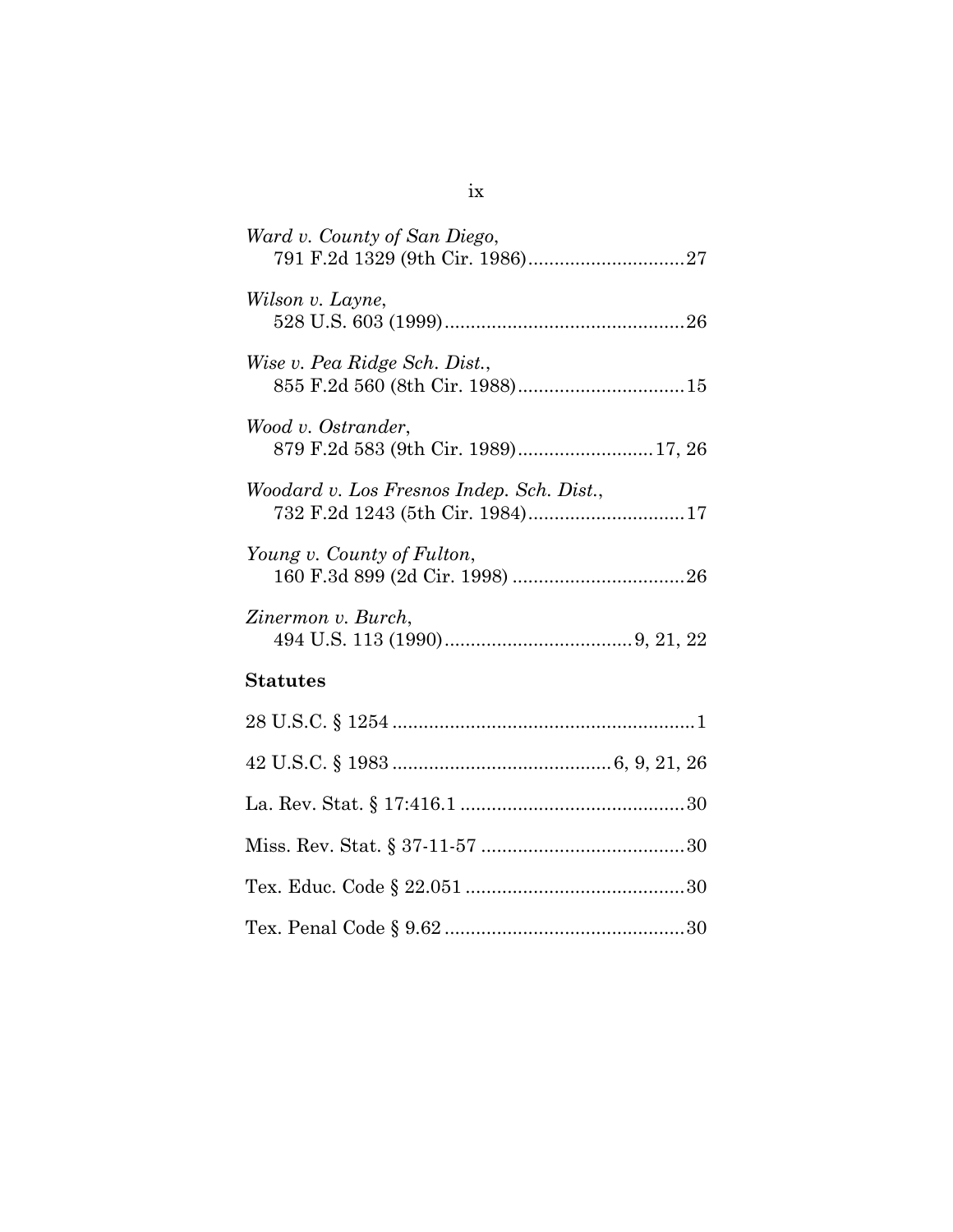#### **PETITION FOR A WRIT OF CERTIORARI**

Petitioner T.O. and his parents, Terrence Outley and Darrezett Craig, respectfully petition for a writ of certiorari to review the judgment of the United States Court of Appeals for the Fifth Circuit.

### **OPINIONS BELOW**

The district court's March 24, 2020 order granting defendants' motion to dismiss (Pet. App. 21a–22a), and the magistrate judge's January 29, 2020 memorandum and recommendation (Pet. App. 23a–38a) are unreported. The Fifth Circuit's opinion (Pet. App. 1a– 20a) is reported at 2 F.4th 407 (2021). Its order denying rehearing en banc (Pet. App. 39a) is unreported.

### **JURISDICTION**

The judgment of the court of appeals was entered on June 17, 2021. A timely petition for rehearing was denied on September 15, 2021. On November 22, 2021, Justice Alito extended the time within which to file a petition for a writ of certiorari to and including January 13, 2022. The jurisdiction of this Court is invoked under 28 U.S.C. § 1254(1).

#### **CONSTITUTIONAL PROVISIONS INVOLVED**

The Fourth Amendment to the United States Constitution provides in relevant part:

The right of the people to be secure in their persons, houses, papers, and effects, against unreasonable searches and seizures, shall not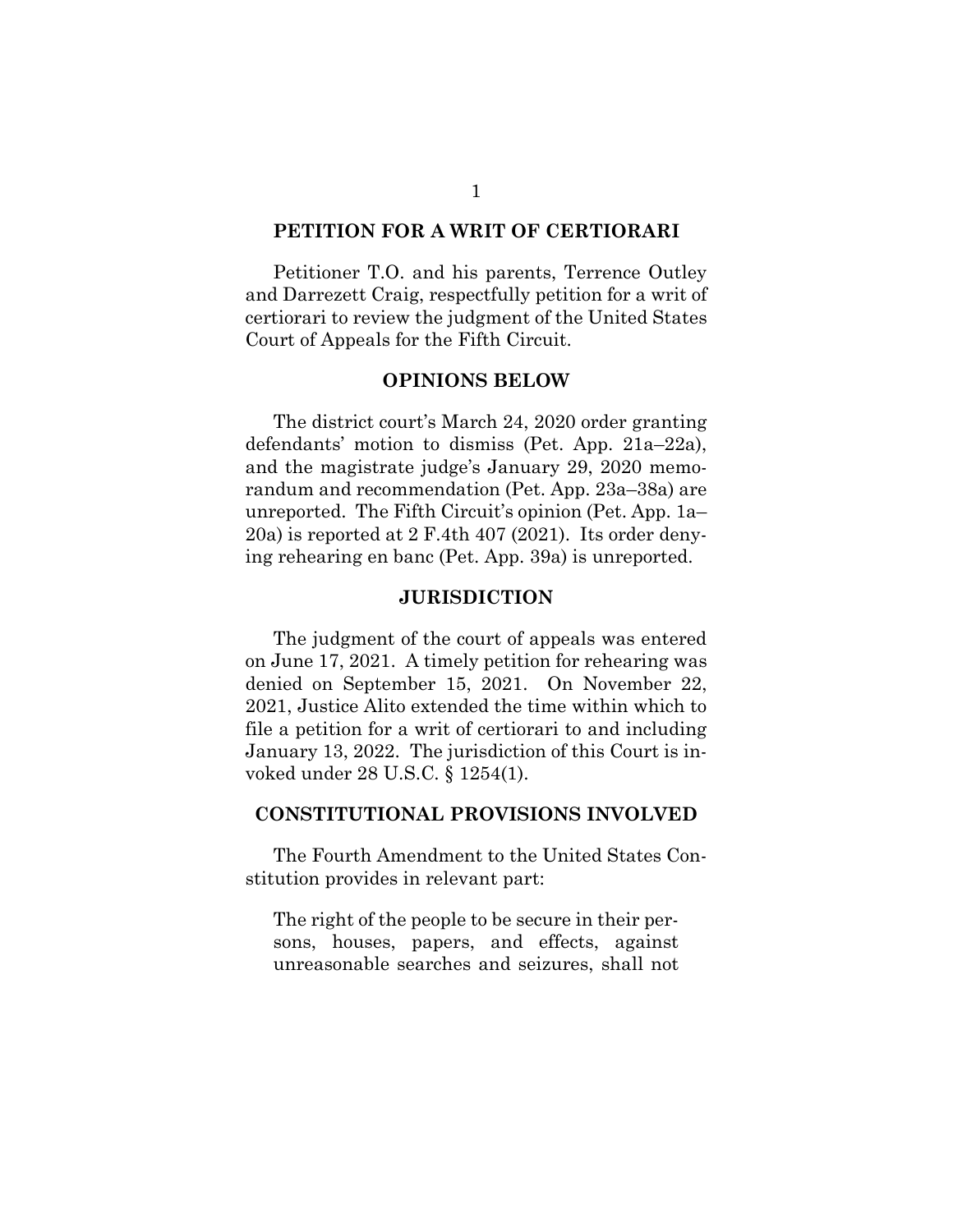be violated, and no Warrants shall issue, but upon probable cause . . . .

The Fourteenth Amendment to the United States Constitution provides in relevant part:

No State shall make or enforce any law which shall abridge the privileges or immunities of citizens of the United States; nor shall any State deprive any person of life, liberty, or property, without due process of law; nor deny to any person within its jurisdiction the equal protection of the laws.

### **INTRODUCTION**

With the exception of the Fifth Circuit, the federal courts of appeals have uniformly held that public school students may plead a violation of their constitutional rights when a school official uses excessive force against them. Those courts disagree, however, on whether the student's claims arise under the Fourth or Fourteenth Amendment, and in some of those courts, student excessive-force claims might be analyzed under either Amendment depending on the factual circumstances. In contrast, the Fifth Circuit has foreclosed any constitutional excessive-force claim—regardless of the amount of force or severity of resulting injuries—where the official had a purportedly pedagogical purpose and state-law remedies are available. The decision below, in the words of the concurring opinion, demonstrates that the circuit is "completely out of step with every other circuit court and clear directives from the Supreme Court," entrenching a "lopsided circuit split." Pet. App. 16a–17a (Wiener, J., joined by Costa, J., specially concurring).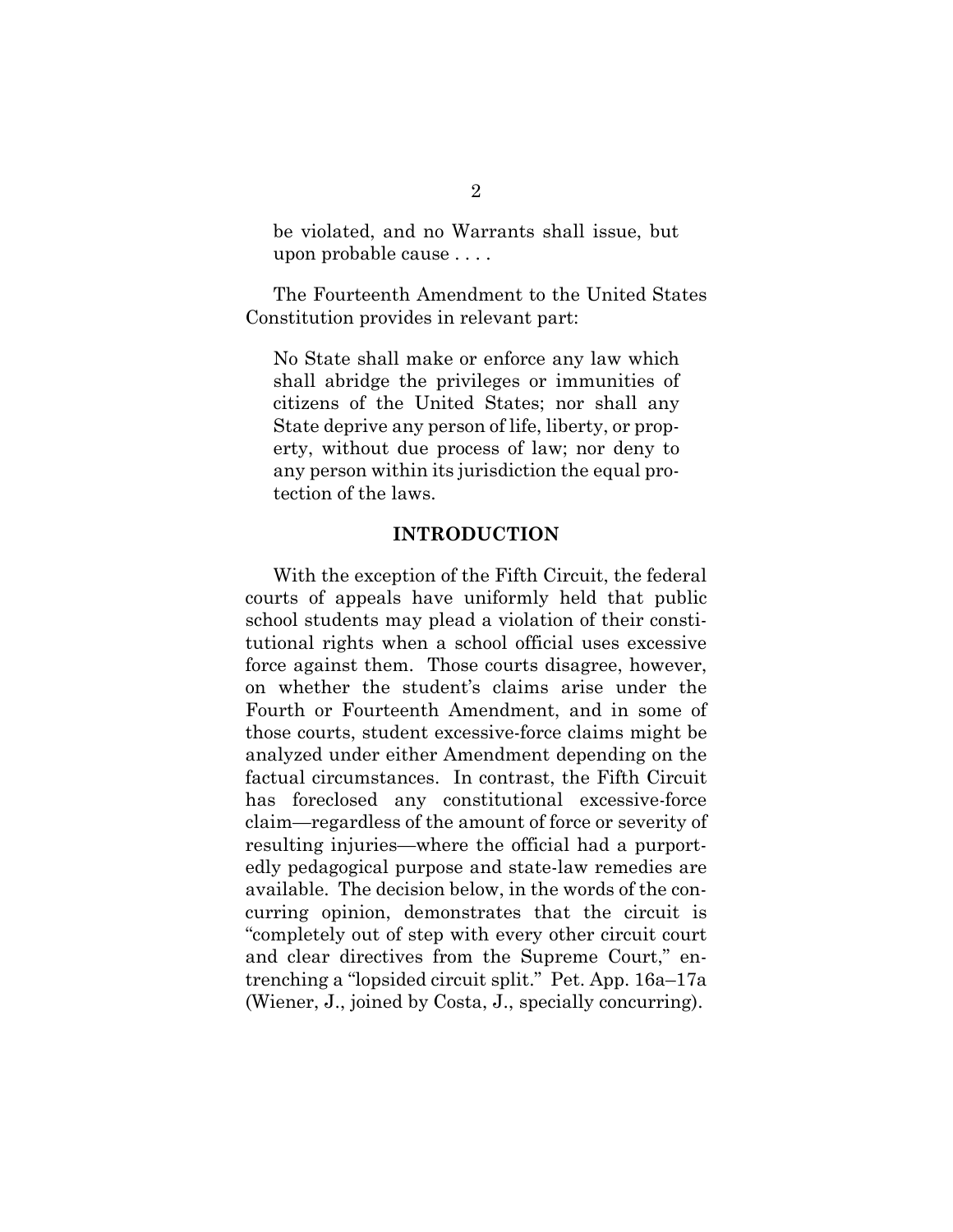The decision below also creates a circuit split on the related question whether disagreement regarding the constitutional basis for students' excessive-force claims mandates that the claims be barred by qualified immunity. Despite acknowledging that students have a clear constitutional right to be free from excessive force, the Fifth Circuit affirmed dismissal of Petitioners' Fourth Amendment claim on the ground that its circuit precedent does not clearly establish that the right arises under the Fourth Amendment. The Ninth Circuit has rejected that proposition, holding that "[r]egardless of the appropriate 'home' for [a student's] right to be free from excessive force, there [is] a clearly established right to be free from such force," and any "possible uncertainty as to the appropriate test does not immunize [a state official's] actions from liability."1 Three other courts of appeals have adopted the same reasoning in other contexts.<sup>2</sup>

Petitioners pleaded both Fourth and Fourteenth Amendment claims, and at least one (if not both) of those claims would have been allowed to proceed in any other circuit based on the allegations here. Petitioners allege that a teacher put T.O., a first-grade student who was in a special education program, in a chokehold without cause. Petitioners also allege that the teacher—who had no role in providing T.O.'s instruction but rather encountered him in a school hallway—threw T.O. to the ground, grabbed him by

<sup>1</sup> *P.B. v. Koch*, 96 F.3d 1298, 1303 n.4 (9th Cir. 1996).

<sup>2</sup> *Edrei v. Maguire*, 892 F.3d 525, 542 (2d Cir. 2018); *Reed v. Palmer*, 906 F.3d 540, 549 (7th Cir. 2018); *Lynch v. Barrett*, 703 F.3d 1153, 1155 (10th Cir. 2013).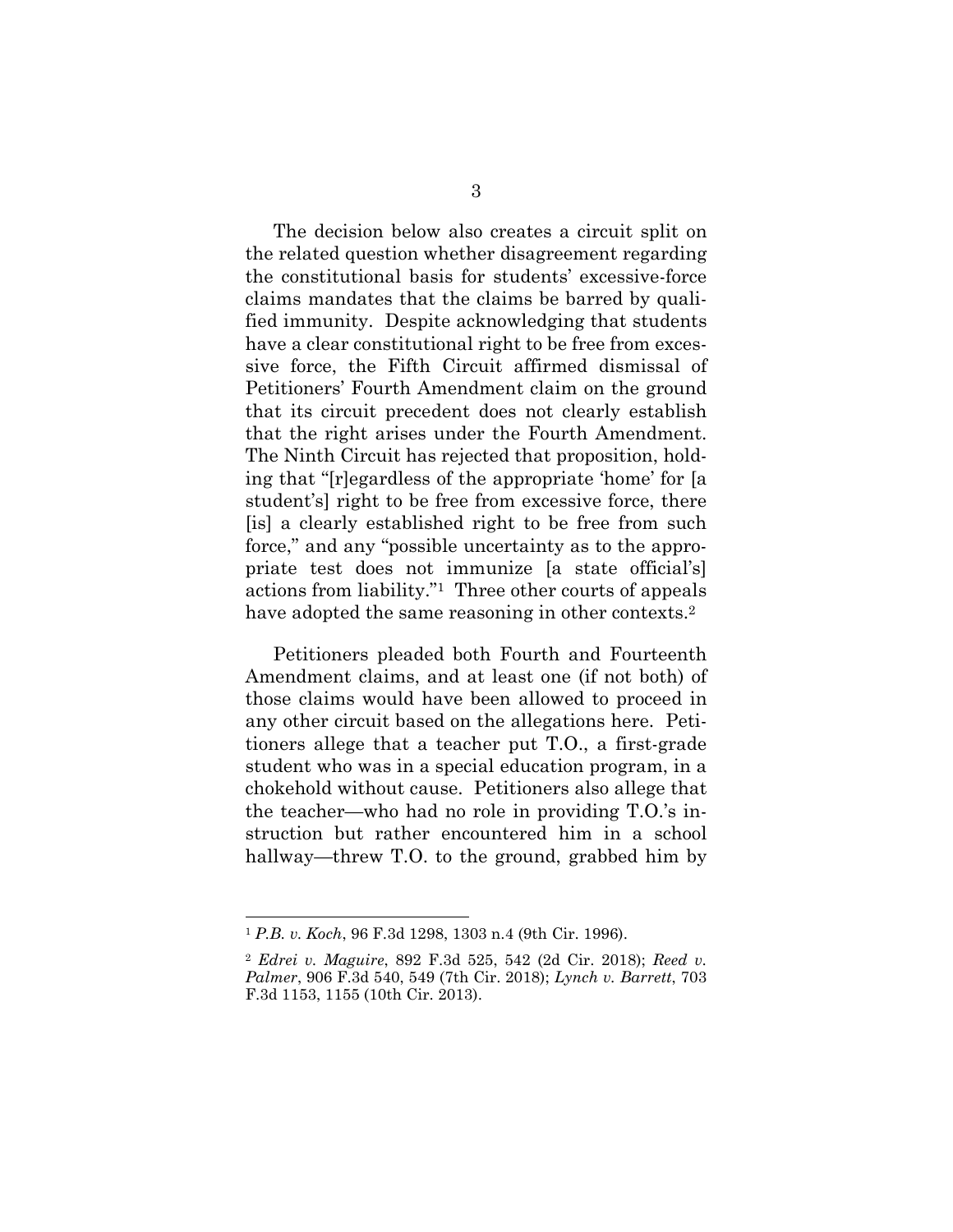the throat, and held him down in a chokehold for several minutes until T.O. began foaming at the mouth. The teacher kept T.O. pinned to the ground even after she was told by a behavioral aide, who was with T.O. pursuant to the school's Behavioral Intervention Plan for T.O., that the teacher's actions were contrary to that Plan.

The Fifth Circuit's rejection of Petitioners' constitutional claims presents important and recurring issues of federal law that warrant this Court's review. The lower courts' diverging approaches have significant practical effects for students due to the meaningfully different standards applied under Fourth and Fourteenth Amendments. As courts have recognized, that difference "may be determinative" in many cases. *Gottlieb ex rel. Calabria v. Laurel Highlands Sch. Dist.,* 272 F.3d 168, 172 (3d Cir. 2001). This Court should resolve the questions presented and ensure that public school students can enforce their federal constitutional right to be free from the use of excessive force by school officials.

#### **STATEMENT OF THE CASE**

1. Petitioner T.O. was a first-grade student in a special education program at Hunters Glen Elementary School, within the Fort Bend Independent School District in Texas. As alleged in the complaint, which is taken as true at the motion-to-dismiss stage, T.O. was seven years' old and had been diagnosed with Attention Deficit Hyperactivity Disorder and Oppositional Defiant Disorder, disabilities that result in certain recognized behaviors. Pet. App. 44a. To accommodate T.O.'s disabilities and address behaviors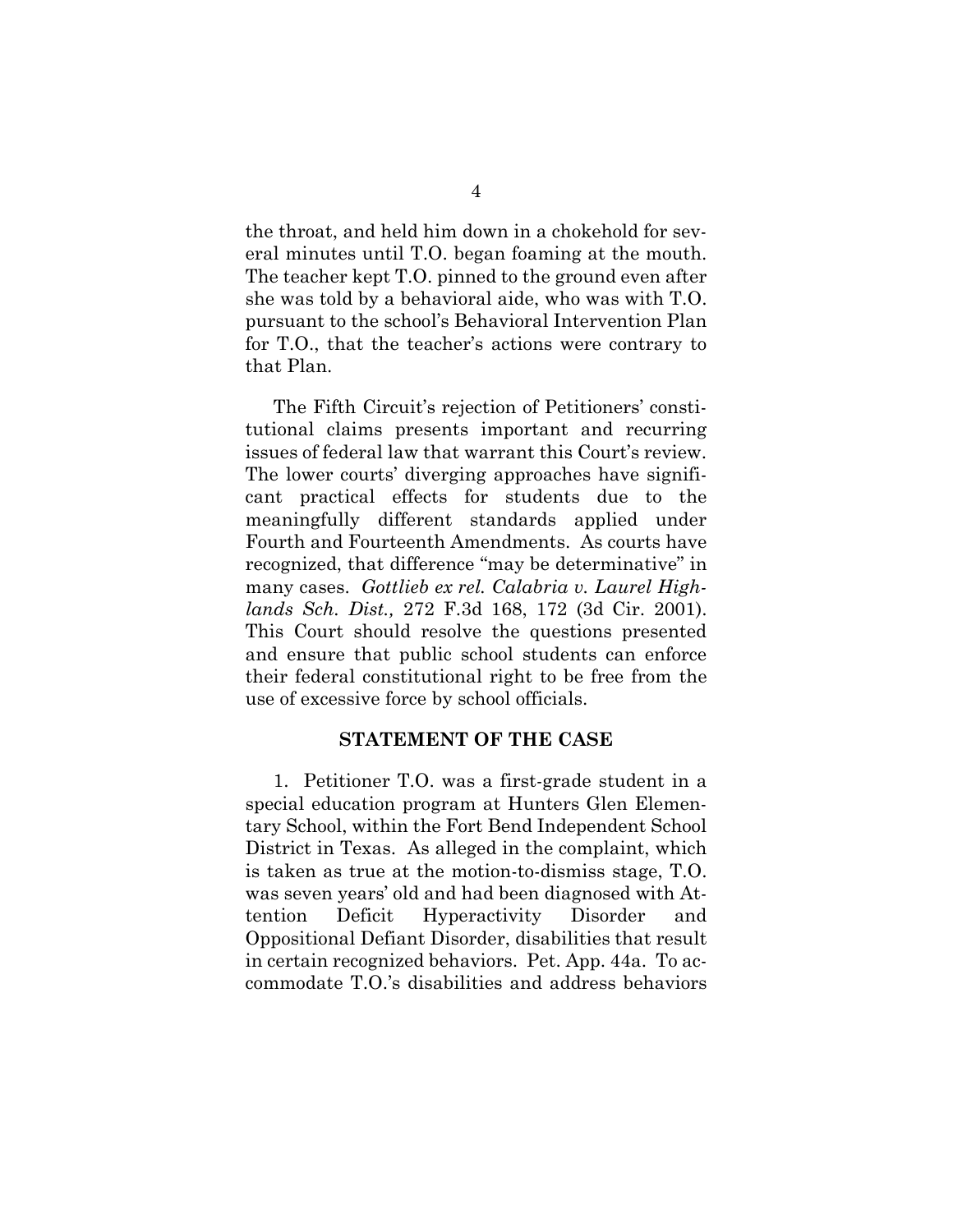associated with his diagnoses, Respondent Fort Bend Independent School District adopted a Behavioral Intervention Plan. The school's Plan required, among other things, that if T.O.'s disability-related behaviors prevented his participation in class, he would be removed to a quiet place and accompanied by a behavioral aide until he was calm enough to return to the classroom. Pet. App. 44a.

Accordingly, when T.O. was unable to participate in class one day in 2017, his first-grade teacher and a behavioral aide took T.O. to a hallway to help him calm down. Respondent Abbott, a fourth-grade teacher, happened to be walking by at the time. Pet. App. 45a. Although she was not T.O.'s teacher or otherwise involved in T.O.'s Behavioral Intervention Plan, and although a behavioral aide was present and implementing the Plan, Abbott decided to interfere. She stood in the doorway of T.O.'s classroom and yelled at T.O.—actions that were inconsistent with and frustrated implementation of T.O.'s Behavioral Intervention Plan. In doing so, Abbott disregarded the behavioral aide's explanations that the situation was under control. Pet. App. 45a.

T.O. then attempted to reenter the classroom, ineffectually pushing and hitting Abbott's leg once when she would not budge. Pet. App. 45a–46a. Although fifty-five pound T.O.'s actions could not have posed a threat to Abbott, a full-grown adult, she responded by grabbing the seven-year-old's neck, throwing him to the floor, and holding him by his throat in a chokehold for several minutes while yelling that "he had hit the wrong one" and "to keep his hands to himself." Pet. App. 46a.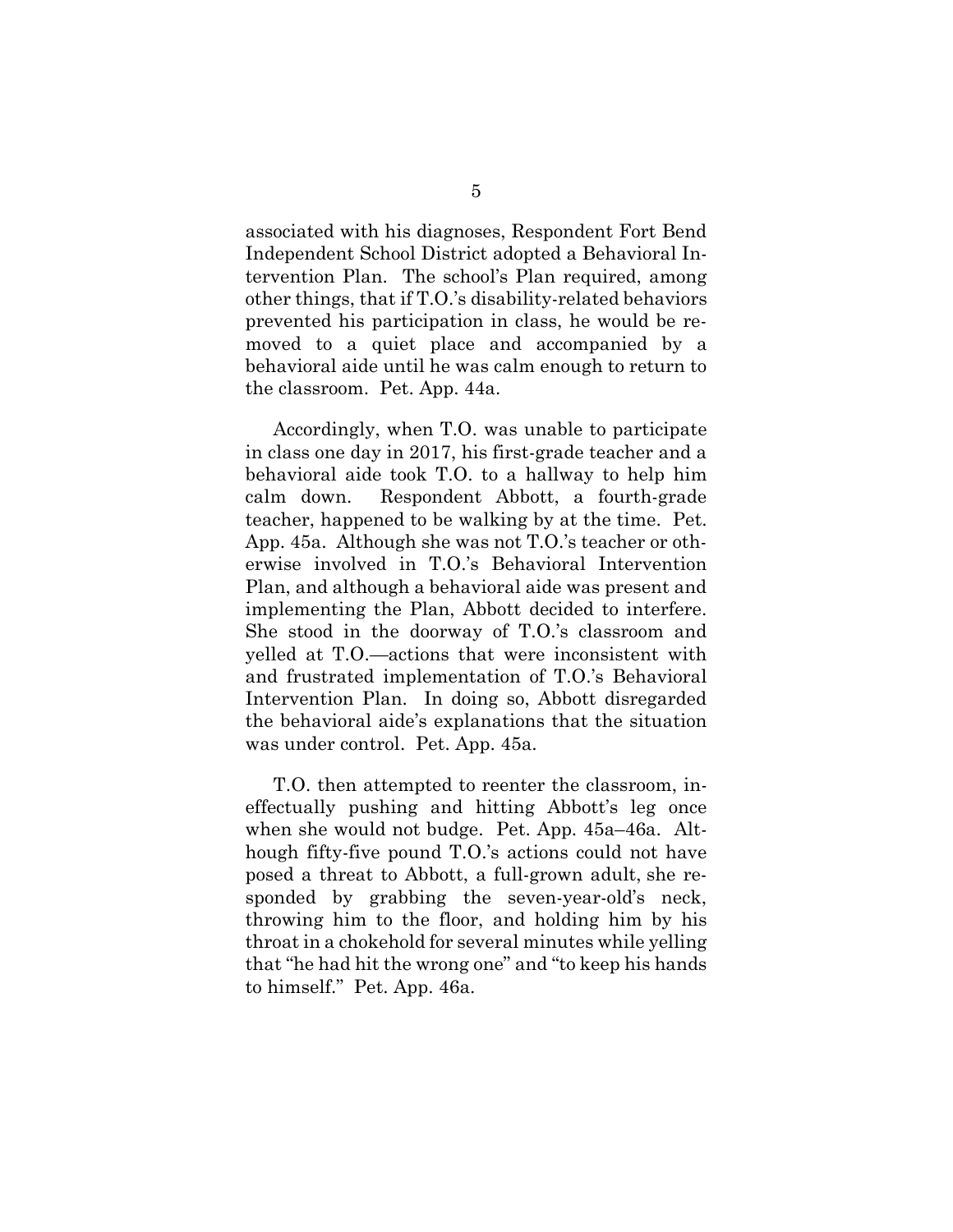Even after T.O. began to foam at the mouth and the behavioral aide asked Abbott to "release him" and explained that T.O. "needed air," Abbott continued to strangle T.O. Pet. App. 46a. Abbott did not stop for several minutes. After another witness arrived, Abbott released T.O. Thereafter, T.O. went to the school nurse, who observed bruising on T.O.'s neck. Pet. App. 48a.

2. T.O. and his parents filed a complaint against the school district and Abbott in the U.S. District Court for the Southern District of Texas. Pet. App. 40a. Among other claims, Petitioners sought relief against Abbott under 42 U.S.C. § 1983 for her violation of T.O.'s rights—including separate claims for excessive force under the Fourth and Fourteenth Amendments to the U.S. Constitution. Pet. App. 49a.

3. The district court granted Respondents' motion to dismiss the complaint, adopting the recommendation of a magistrate judge. Pet. App. 21a–22a.

The magistrate judge relied on Fifth Circuit law governing school officials' use of physical force against students in public schools. *See* Pet. App. 31a–34a. Under that precedent, if a court determines that a public school official uses excessive force against a student for an ostensibly "disciplinary" or "pedagogical" purpose and "the state provides an adequate remedy," the student "cannot state a claim for denial of substantive due process." *Moore v. Willis Indep. Sch. Dist.*, 233 F.3d 871, 874 (5th Cir. 2000) (citing *Fee v. Herndon*, 900 F.2d 804 (5th Cir. 1990)).

Applying that rule, the magistrate judge determined that "Abbott's actions were taken in pursuit of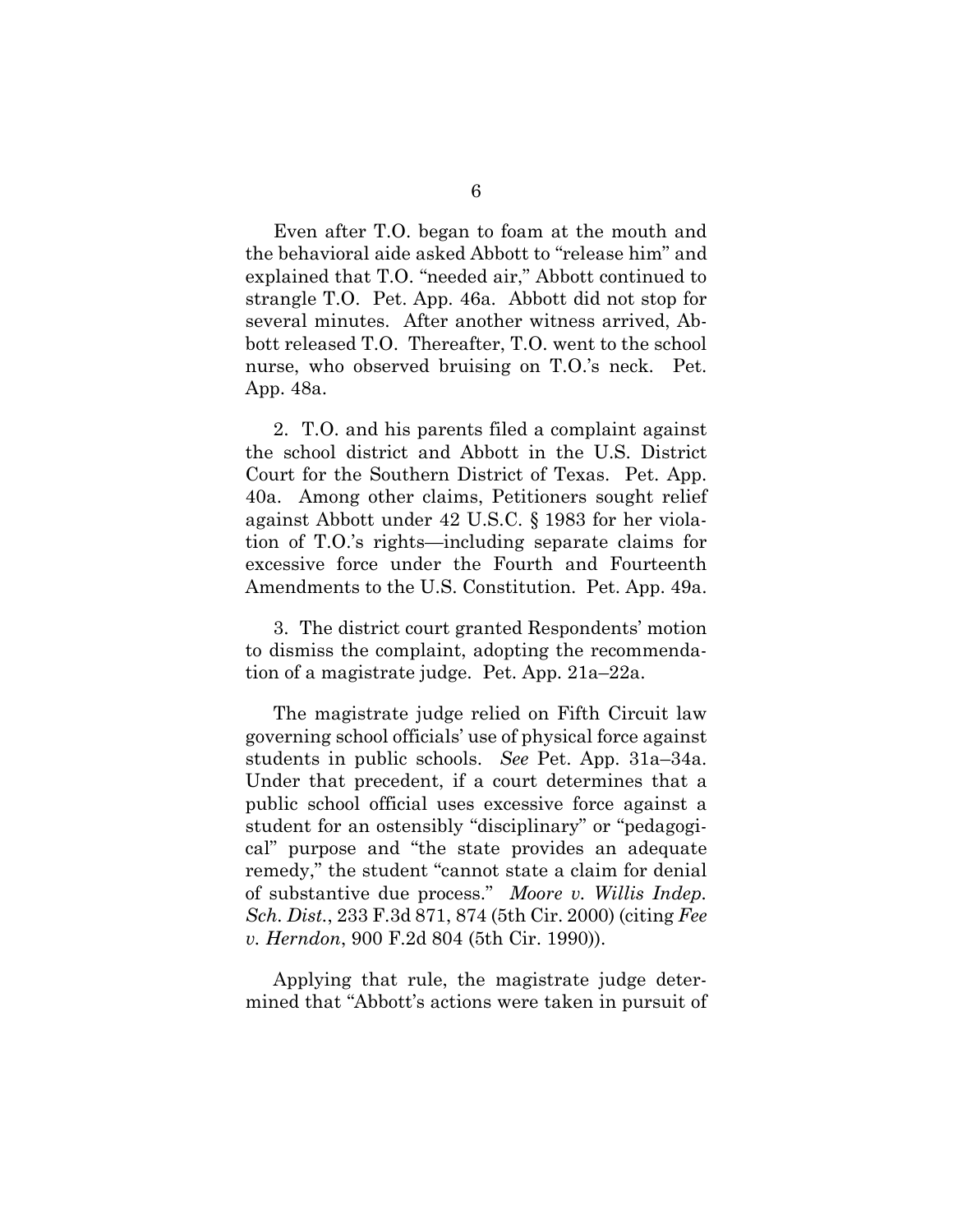a legitimate pedagogical purpose" and stated that Texas "provides 'adequate post-punishment civil or criminal remedies for the student to vindicate legal transgressions.'" Pet. App. 34a (quoting *Moore*, 233 F.3d at 875). Accordingly, the magistrate judge concluded that, regardless of whether Abbott's actions were unreasonable, "Plaintiffs' claims are subject to dismissal under binding Fifth Circuit precedent." Pet. App. 34a (citing *Moore*, 233 F.3d at 875). Because the magistrate judge found that T.O. could not state a substantive due process claim alleging that Abbott used excessive force, she stated that T.O. did not "overcome" Abbott's invocation of qualified immunity. Pet. App. 34a. The district court adopted this rationale without modification. Pet. App. 21a–22a.

4. The court of appeals affirmed. Pet. App. 2a. The court held that "as long as a state provides an adequate remedy, a public school student cannot state a claim for denial of substantive due process through excessive corporal punishment." Pet. App. 5a–6a (quoting *Moore*, 233 F.3d at 874). The court reasoned that, by providing presumably adequate post-punishment remedies, the state has ""provided all the process" constitutionally due' and thus cannot 'act "arbitrarily," a necessary predicate for substantive due process relief.'" Pet. App. 6a (quoting *Fee*, 900 F.2d at 808). The court noted it had barred similar claims in other cases—including when "a police officer slammed a student to the ground and dragged him along the floor after the student disrupted class"; when a teacher "threw [a student] against a wal[l] and choked him after the student questioned the teacher's directive"; and "when an aide grabbed, shoved, and kicked a disabled student for sliding a compact disc across a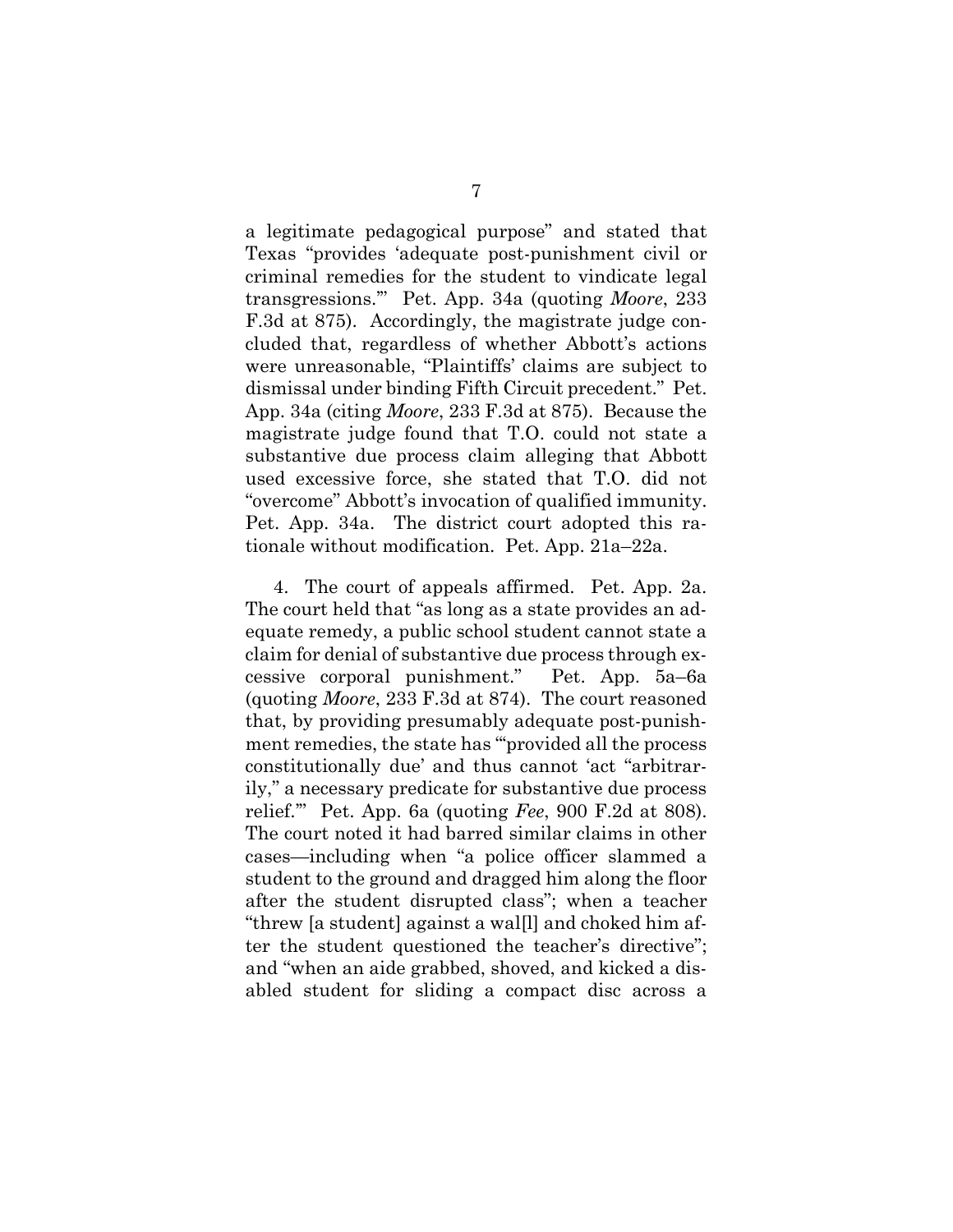table"—because each official's conduct "occurred in a disciplinary, pedagogical setting" and there were state-law remedies available. Pet. App. 6a–7a.

The court of appeals also affirmed dismissal of Petitioners' Fourth Amendment claim. The court recognized the federal constitutional right of a student to be free from excessive force imposed by school officials, specifically noting that "every school teacher must know that inflicting pain on a student . . . violates that student's constitutional right to bodily integrity." Pet. App. 9a. The court nonetheless granted qualified immunity to Abbott based on its view that its circuit precedent had not "conclusively determined" that the "use of force by a teacher against a student constitutes *a Fourth Amendment seizure*." Pet. App. 9a (emphasis added).

The court noted that it had "properly analyzed" excessive-force claims against school officials under the Fourth Amendment in previous cases, but observed that injuries like the ones T.O. alleged have been assessed as Fourteenth Amendment substantive due process claims, as well. Pet. App. 9a. The court then decided that "[i]n light of this inconsistency in [its] caselaw" about how it had assessed the constitutional nature of the different claims, the court could not "say that it was clearly established, at the time of the incident, that Abbott's actions were illegal under the Fourth Amendment." Pet. App. 9a.

6. Two of the judges on the panel specially concurred, urging reconsideration of the Fifth Circuit's jurisprudence. The concurrence described its circuit case law as "not only unjust, but [] completely out of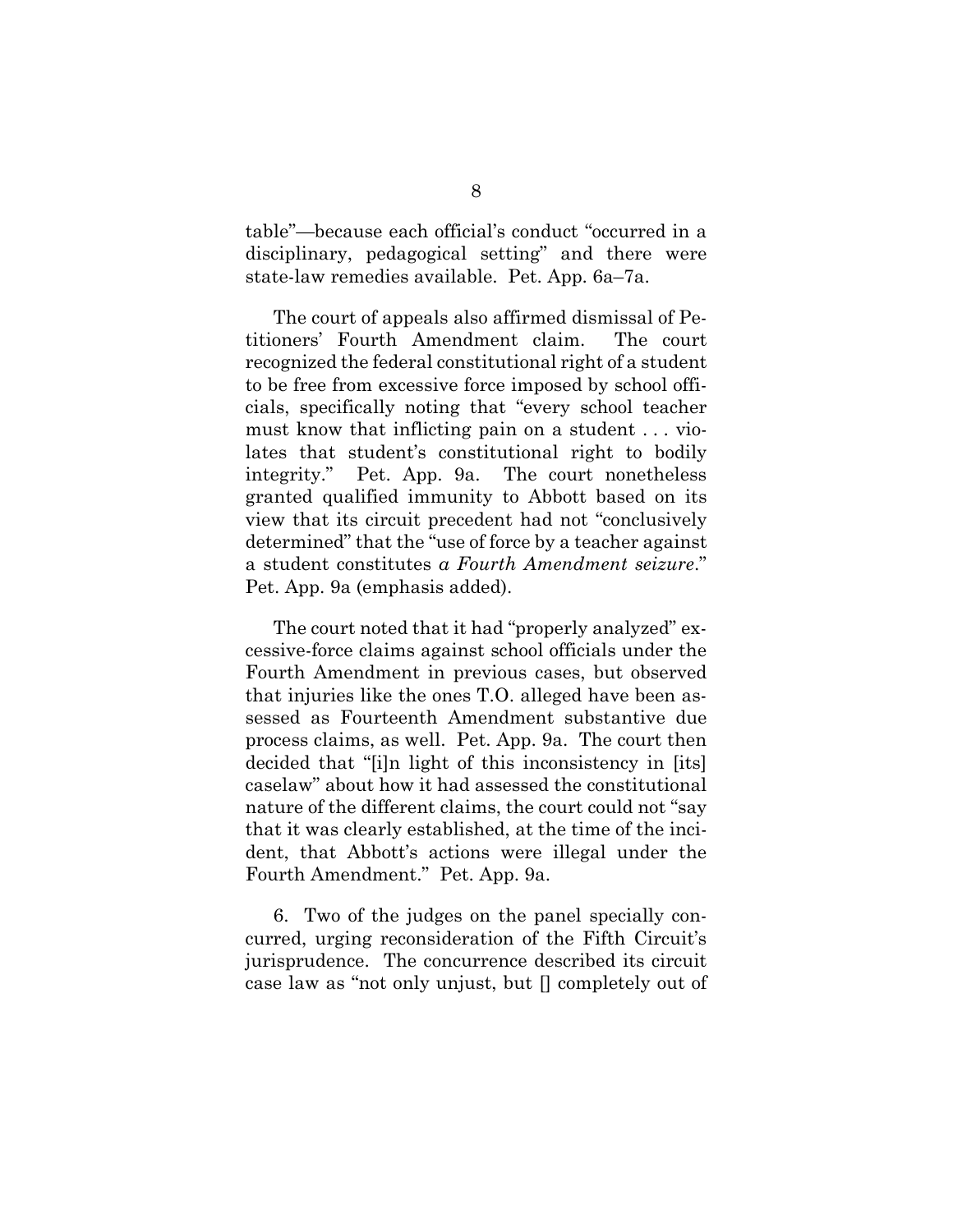step with every other circuit court and clear directives from the Supreme Court." Pet. App. 16a (Wiener, J., joined by Costa, J., specially concurring).

The concurrence described the Fifth Circuit's rule as creating a "lopsided circuit split" and an "error" in need of fixing. Pet. App. 17a, 20a. It explained that the Fifth Circuit is "isolated in [its] position," because all other circuits that have addressed the issue have held that public school officials' use of excessive force "implicate[s] constitutional rights regardless of the availability of state remedies." Pet. App. 17a. The concurrence also observed that the Fifth Circuit's rule precluding Fourteenth Amendment substantive due process claims where state-law remedies exist "flies in the face of the many decisions by our colleagues in other circuits and those sitting on the highest court of this land." Pet. App. 20a.

The concurrence emphasized that this Court has made clear that "the availability of state remedies *does not* replace a cause of action under § 1983," and that the existence of state remedies is relevant only to procedural due process claims. Pet. App. 18a; *see Zinermon v. Burch*, 494 U.S. 113 (1990); *Parratt v. Taylor*, 451 U.S. 527 (1981); *Hudson v. Palmer*, 468 U.S. 517 (1984). A substantive due process violation, such as the one alleged by T.O., is "fundamentally different" from a procedural due process violation and accordingly, "the availability of alternative state created remedies [is] wholly irrelevant." Pet. App. 18a.

The concurrence also highlighted the disagreement among courts of appeals regarding which constitutional rights are violated when public school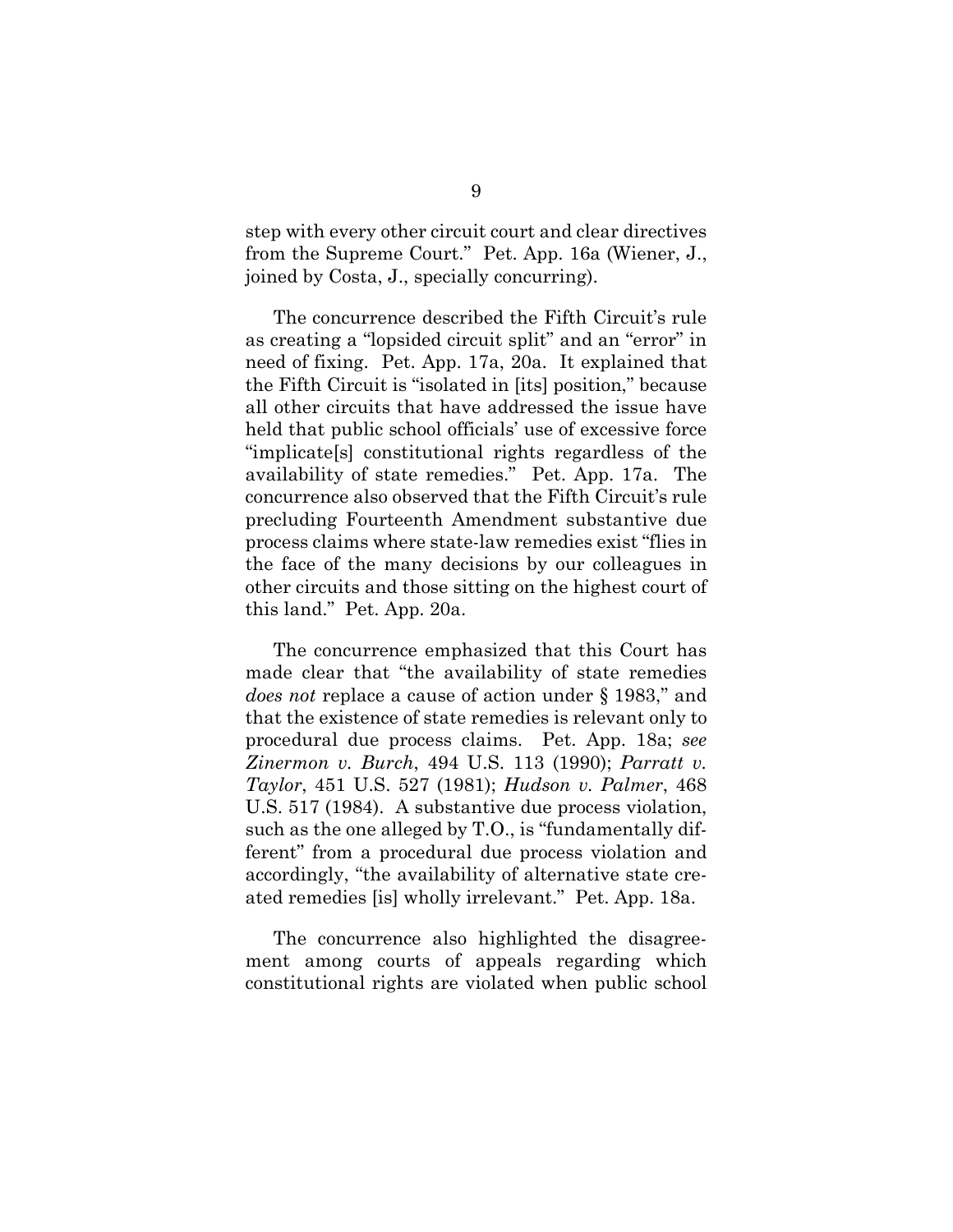officials use excessive force against students. Some courts evaluate student excessive-force claims under the Fourth Amendment, while others assess them under the substantive due process protections provided by the Fourteenth Amendment. Pet. App. 16a n.2.

7. T.O. timely petitioned for rehearing *en banc* on July 20, 2021. The Fifth Circuit denied the rehearing petition on September 15, 2021. Pet. App. 39a.

#### **REASONS FOR GRANTING THE PETITION**

This case presents recurring issues regarding public school students' ability to vindicate their constitutional right to be free from excessive force by state school officials. The courts of appeals have taken three diverging approaches to such claims.

The Fifth Circuit stands alone in holding that public school officials who use excessive force against students are completely insulated from constitutional scrutiny, so long as there is some purportedly "pedagogical" or "disciplinary" purpose for the use of force, if state law provides a cause of action against the school official. The Fifth Circuit adheres to that position irrespective of the severity of the force used against the child, the age of the child, or the unreasonableness of the school official's conduct.

Moreover, in direct contrast to the Ninth Circuit, the Fifth Circuit further immunizes school officials from liability for using excessive force against students through its qualified immunity precedent. As the decision below recognizes, "every school teacher ... must know that inflicting pain on a student ... violates that student's constitutional right to bodily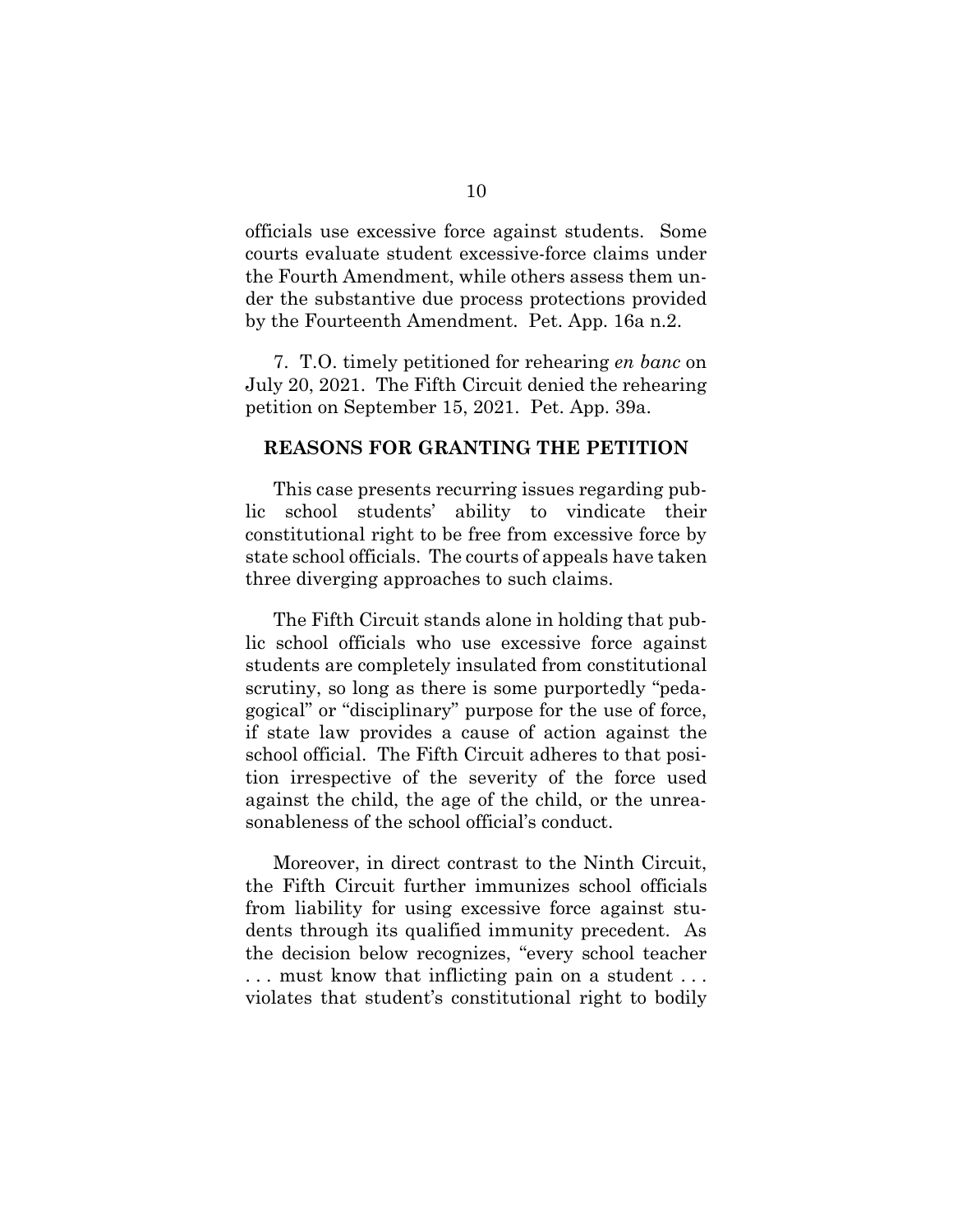integrity." Pet. App. 11a. Nevertheless, the Fifth Circuit granted Abbott qualified immunity because its prior decisions addressed students' excessive-force claims under both the Fourth and Fourteenth Amendments. Based on this difference regarding the *legal framework* (but not the *existence*) of the constitutional right, the Fifth Circuit held that school officials are entitled to qualified immunity.

In stark contrast, two other courts of appeals have held that students may assert excessive-force claims under the Fourth Amendment's guarantee against unreasonable seizures. And six other courts instead have allowed students to bring substantive due process claims under the Fourteenth Amendment.

Without this Court's guidance, public school students subjected to excessive force will continue to be denied a federal constitutional cause of action in the Fifth Circuit. And courts within the Fifth Circuit will continue to immunize school officials from liability, despite the demonstrably unconstitutional nature of their conduct. The questions presented are recurring, important, and—as reflected by the Fifth Circuit's denial of rehearing—capable of resolution only through this Court's review.

## **I. The Fifth Circuit's Test for Analyzing Students' Excessive-Force Claims Conflicts with Decisions of This Court and Other Circuits and Is Incorrect.**

Every circuit except for the Fifth Circuit permits public school students to bring constitutional claims challenging excessive force in a purportedly pedagogical or disciplinary setting—whether under the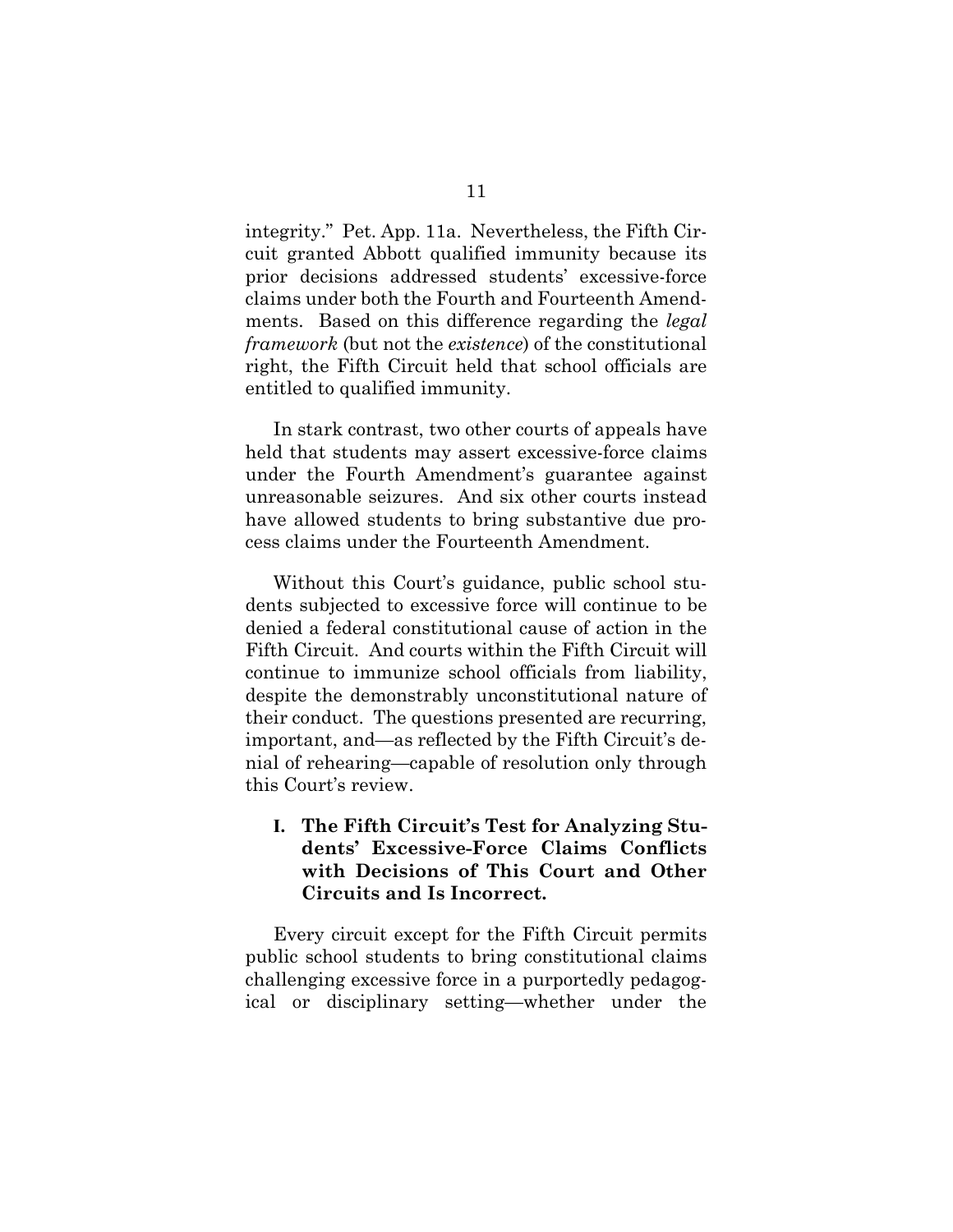Fourth Amendment or the Fourteenth Amendment regardless of whether there is a state-law remedy. Those other circuits disagree, however, as to which constitutional provision appropriately protects the right to be free from excessive force. This Court's interest in maintaining the uniformity of federal law strongly supports granting review here to resolve these conflicts.

## **A. The Courts of Appeals Are Deeply Divided on How Students Should Frame Constitutional Excessive-Force Claims.**

1. This Court explained in *Graham v. Connor,* 490 U.S. 386 (1989), that when a particular constitutional provision "provides an explicit textual source of constitutional protection" against government misconduct, "that Amendment, not the more generalized notion of 'substantive due process,' must be the guide for analyzing these claims." *Id.* at 395. *Graham*  thus held that "claims that *law enforcement officers* have used excessive force—deadly or not—in *the course of an arrest, investigatory stop, or other 'seizure' of a free citizen* should be analyzed under the Fourth Amendment." *Id.* (emphasis added).

At least two courts of appeals have relied on *Graham* to hold that the Fourth Amendment also applies to student excessive-force claims that amount to seizures. For example, in *Wallace ex rel. Wallace v. Batavia School District 101*, the Seventh Circuit held that school teachers and officials are not "shield[ed] . . . from the application of the Fourth Amendment" merely because they are not "acting on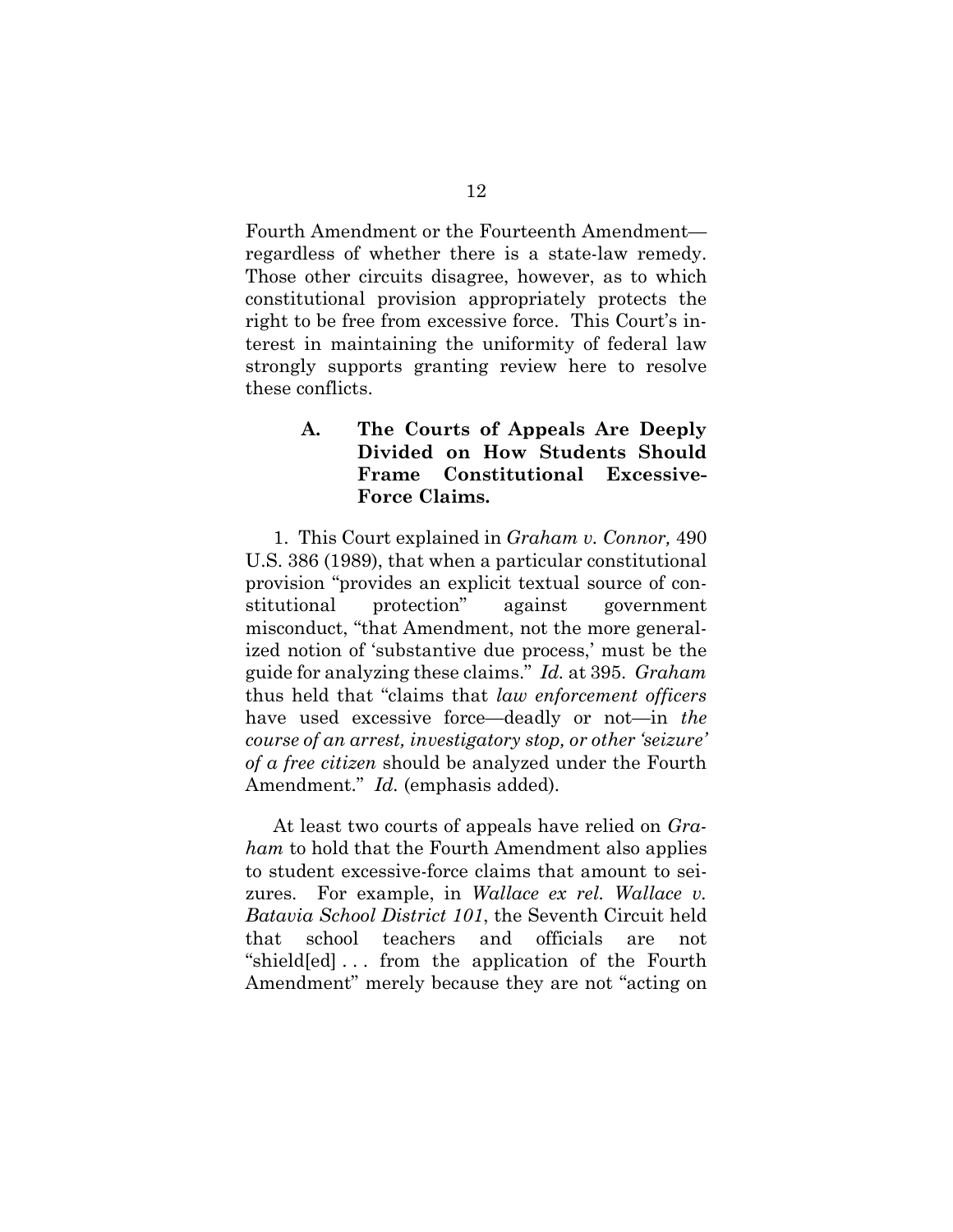behalf of the police." 68 F.3d 1010, 1013 (7th Cir. 1995). The court explained that, when confronted with students' excessive-force claims—including when the teacher had an allegedly disciplinary purpose—courts must ask "whether under the circumstances presented and known the seizure was objectively unreasonable." *Id.* at 1014–15 (citing *Graham*, 490 U.S. at 399). The Seventh Circuit reasoned that this analysis affords "teachers and administrators an acceptable range of action for dealing with disruptive students while still protecting students against the potentially excessive use of state power." *Id.* at 1014.

Similarly, in light of *Graham*, the Ninth Circuit revised its test for student excessive force cases to include a Fourth Amendment analysis. *See Preschooler II v. Clark Cnty. Sch. Bd. of Trustees*, 479 F.3d 1175, 1182 (9th Cir. 2007) (citing *Graham*, 490 U.S. at 394). In *Preschooler II,* the Ninth Circuit explained that courts analyzing a student's excessiveforce claim "begin with the principle 'that excess force by a school official against a student violates the student's constitutional rights.'" 479 F.3d at 1180 (quoting *P.B. v. Koch*, 96 F.3d 1298, 1302–03 (9th Cir. 1996)) (alterations omitted). And, in light of *Graham*, "[t]he consequences of a teacher's force against a student at school are generally analyzed under the 'reasonableness' rubric of the Fourth Amendment." *Id.*

Some courts, however, have recognized that when the official conduct at issue does not amount to a seizure, but nonetheless constitutes excessive force, a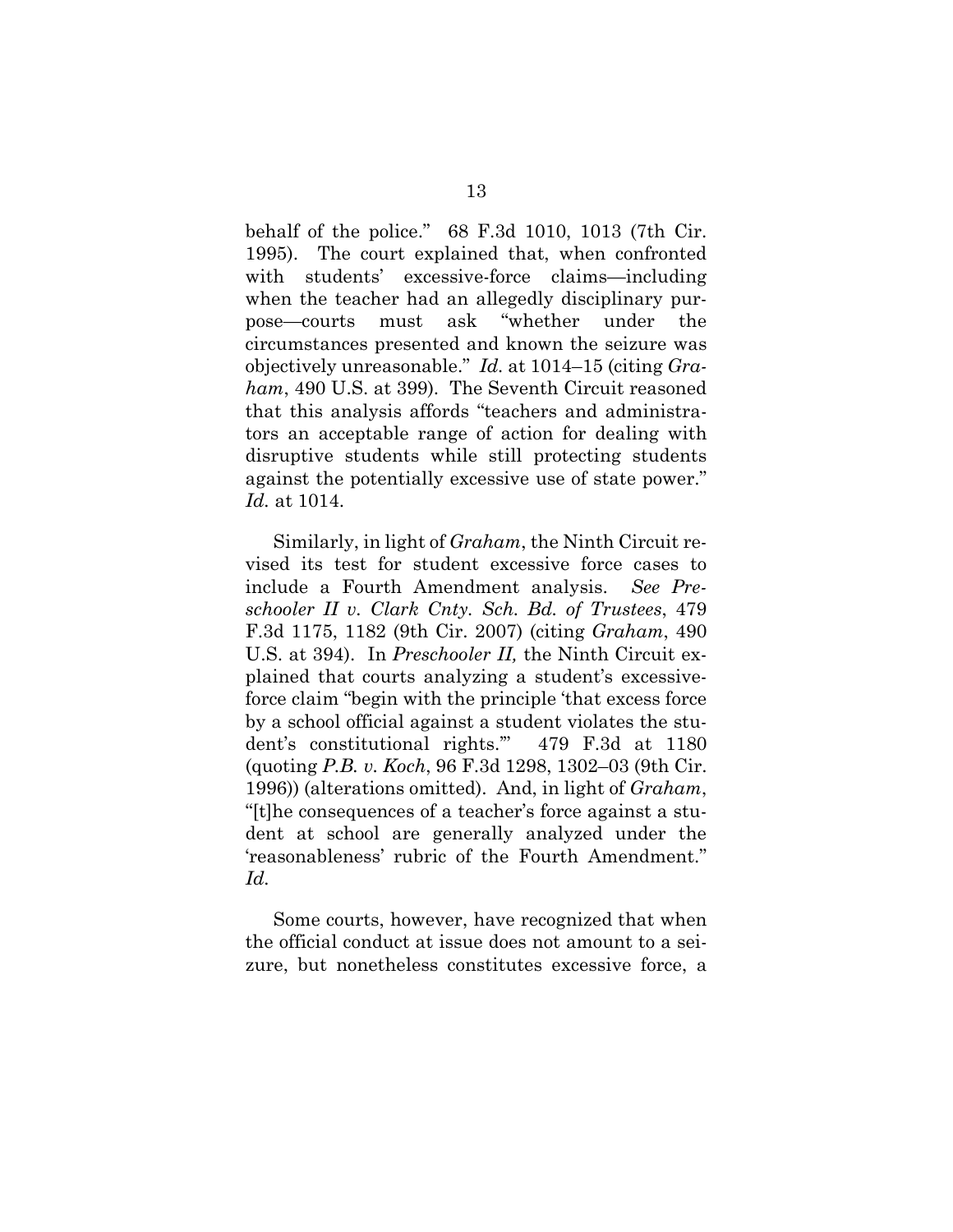student's claim "might be more appropriately analyzed under the Due Process Clause of the Fourteenth Amendment than under the Fourth Amendment." *Doe ex rel. Doe v. Hawaii Dep't of Educ.*, 334 F.3d 906, 909 (9th Cir. 2003); *see United States v. Lanier*, 520 U.S. 259, 272 n.7 (1997). For example, the Third Circuit explained that that when an assistant principal "pushed [a high school student's] shoulder with his hand," the student "did not experience the type of detention or physical restraint that we require to effectuate a seizure." *Gottlieb*, 272 F.3d at 171–72. The court therefore analyzed the student's claim under the Fourteenth Amendment instead of the Fourth. *Id.* at 172–73.

At least six other circuits routinely analyze publicschool excessive-force claims under the Fourteenth Amendment substantive due process standard, rather than under the Fourth Amendment. *See, e.g.*, *Johnson v. Newburgh Enlarged Sch. Dist.*, 239 F.3d 246, 252–53 (2d Cir. 2001); *Hall v. Tawney,* 621 F.2d 607, 613 (4th Cir. 1980); *Saylor v. Bd. of Educ. of Harlan Cnty.*, 118 F.3d 507, 514–16 (6th Cir. 1997); *London v. Dirs. of DeWitt Pub. Schs.,* 194 F.3d 873, 877 (8th Cir. 1999); *Muskrat v. Deer Creek Pub. Schs.*, 715 F.3d 775, 791–92 (10th Cir. 2013); *Neal ex rel. Neal v. Fulton Cnty. Bd. of Educ.*, 229 F.3d 1069, 1075 (11th Cir. 2000).

Under the dominant Fourth Circuit test, courts evaluating student Fourteenth Amendment claims consider whether (1) "the force was 'disproportionate to the need presented'"; (2) "the force was 'inspired by malice or sadism rather than a merely careless or unwise excess of zeal'"; (3) "the force inflicted 'severe'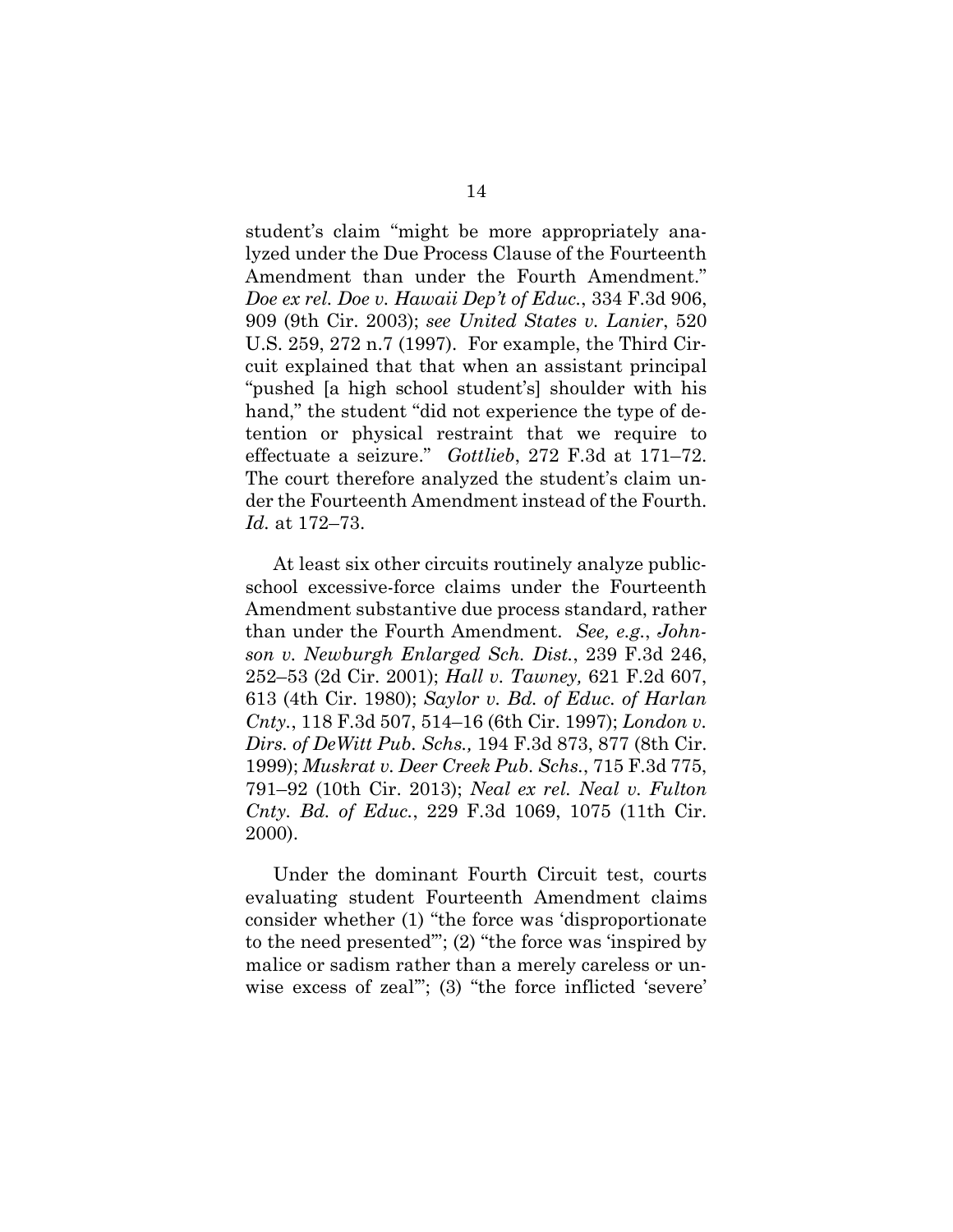injury"; and (4) the "force imposed 'amounted to a brutal and inhumane abuse of official power literally shocking to the conscience.'" *Meeker v. Edmundson*, 415 F.3d 317, 321 (4th Cir. 2005) (quoting *Hall,* 621 F.2d at 613). That analysis includes consideration of whether the school official's conduct was "a good faith" effort to maintain discipline," as opposed to a "malicious or sadistic" act "for the very purpose of causing harm." *Wise v. Pea Ridge Sch. Dist.*, 855 F.2d 560, 564 (8th Cir. 1988); *see also Johnson*, 239 F.3d at 253; *Domingo v. Kowalski*, 810 F.3d 403, 411–12 (6th Cir. 2016); *Muskrat*, 715 F.3d at 787.

Notably, these courts apply the Fourteenth Amendment's due process analysis even when the excessive force used against the student restricts that student's liberty such that the use of force constitutes a "seizure." For example, in *Johnson v. Newburgh Enlarged School District*, the Second Circuit ruled in favor of a student and denied qualified immunity, applying the Fourteenth Amendment to the student's claim that a teacher "grabbed [him] by the throat," "lifted him off the ground by the neck," "dragged him across the gym floor," and "rammed [his] forehead into a metal fuse box." 239 F.3d at 249. Despite the restraint imposed, the Second Circuit explained that it was analyzing the student's constitutional rights in the "non-seizure" context and therefore applied the Fourteenth Amendment. *Id.* at 251; *see also Domingo*, 810 F.3d at 411–12 (applying Fourteenth Amendment to claims that students with disabilities were "strapped to a gurney," "gagged," and "strapped to the toilet" with a belt for twenty to thirty minutes).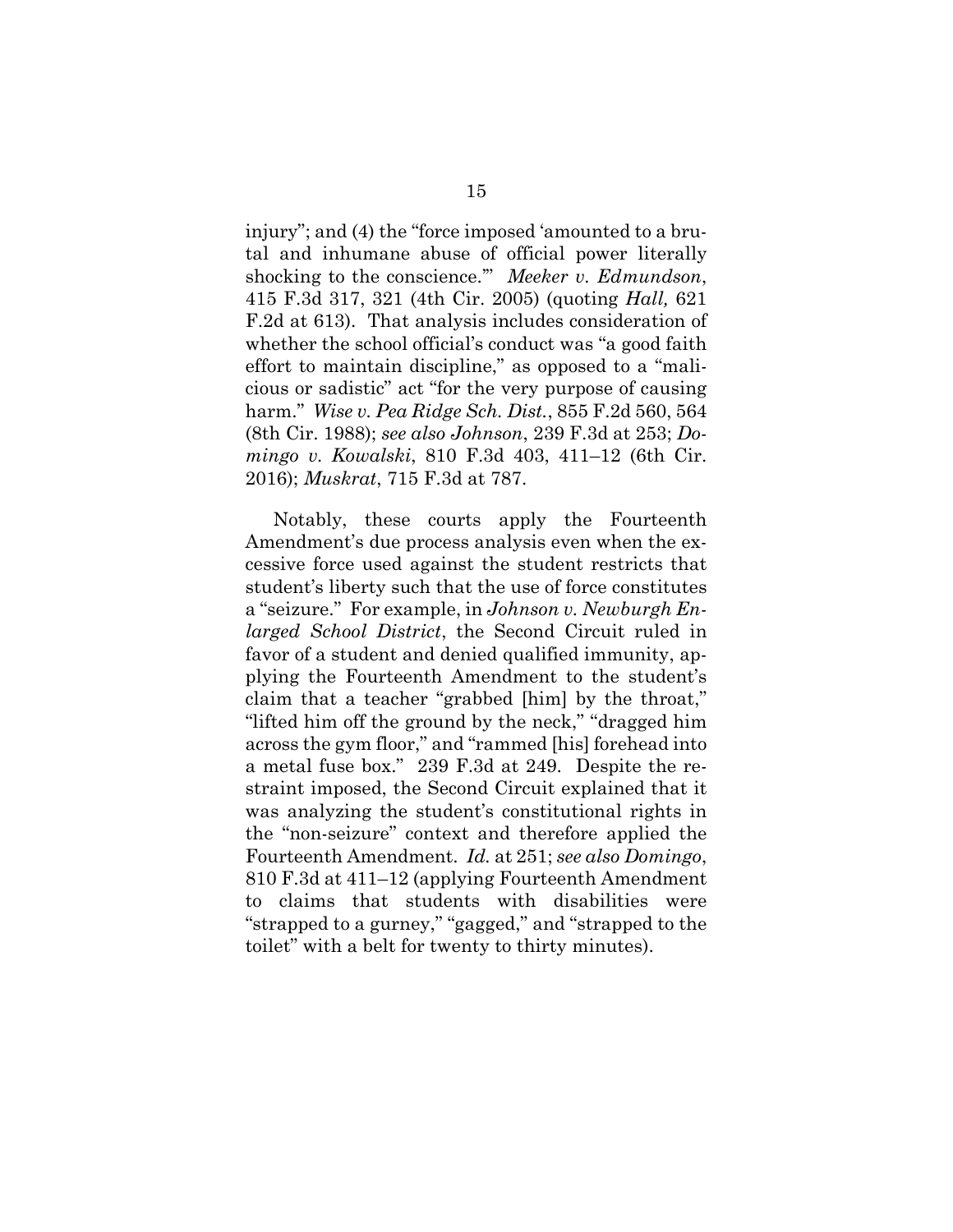2. The Fifth Circuit stands alone. It forecloses any federal constitutional challenge by a student to a public school official's use of excessive force where the official had a purportedly pedagogical purpose and state-law remedies are available.

Under Fifth Circuit precedent, if the "offending conduct occurred in a disciplinary, pedagogical setting," Pet. App. 6a, and "if the forum state affords adequate post-punishment civil or criminal remedies for the student to vindicate legal transgressions" of the school official, then the student cannot bring a federal claim to vindicate his substantive due process rights. Pet. App. 3a n.1 (quoting *Fee*, 900 F.2d at 808 (emphasis omitted)). And a student cannot bring an excessive-force claim under the Fourth Amendment because that would "'eviscerate this circuit's rule . . . prohibiting substantive due process claims' stemming from the same injuries." Pet. App. 9a (quoting *Flores v. Sch. Bd. of DeSoto Parish*, 116 F. App'x 504, 510 (5th Cir. 2004)).

In so holding, where state law provides a cause of action for a student who was subjected to excessive force by a public school official, the plaintiff-student's federal constitutional claim is rejected as a matter of law when the school official's use of force was purportedly "pedagogical" or "disciplinary." The Fifth Circuit has reasoned that, "where states affirmatively impose reasonable limitations upon corporal punishment and provide adequate criminal or civil remedies for departures from such laws," those states "do not, by definition, act 'arbitrarily,' a necessary prerequisite for substantive due process relief." *Id.*; *see also Moore,*  233 F.3d at 874; *Cunningham v. Beavers*, 858 F.2d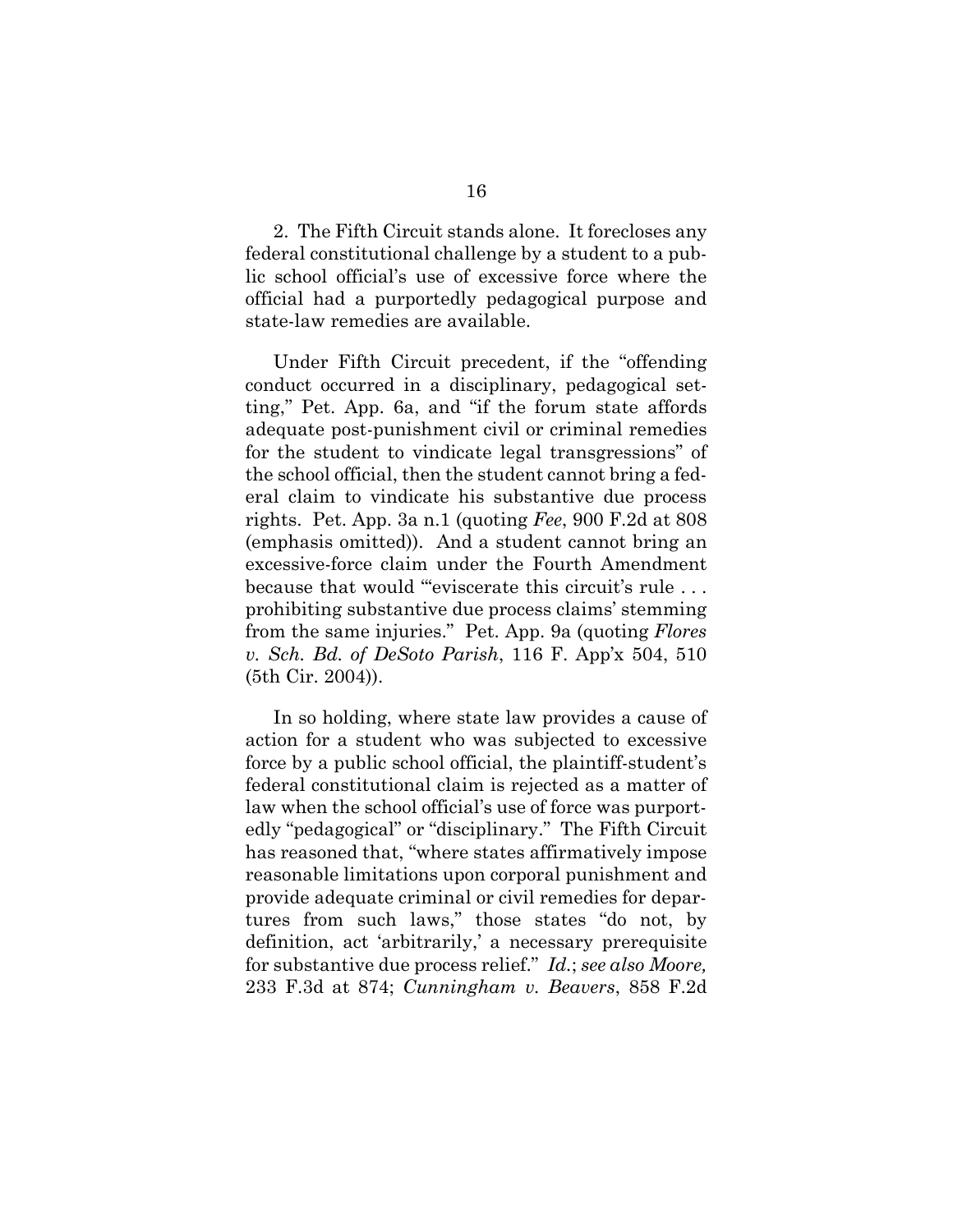269, 272 (5th Cir. 1988); *Woodard v. Los Fresnos Indep. Sch. Dist.*, 732 F.2d 1243, 1245–46 (5th Cir. 1984); *Coleman v. Franklin Parish Sch. Bd.*, 702 F.2d 74, 76 (5th Cir. 1983); *Ingraham v. Wright*, 525 F.2d 909, 917 (5th Cir. 1976).

Not only is the Fifth Circuit's approach markedly different from the tests applied in other circuits, but several of those courts have explicitly rejected the Fifth Circuit's reasoning. *See P.B.,* 96 F.3d at 1302 n.3 (citing *Fee*, 900 F.2d at 808); *Wood v. Ostrander*, 879 F.2d 583, 588–89 (9th Cir. 1989); *Hall*, 621 F.2d at 612; *see also Neal*, 229 F.3d at 1075 n.2.

As the Fourth Circuit explained, substantive constitutional relief "does not depend upon the unavailability of state remedies"; it "is supplementary to them. Federal and state rights may of course exist in parallel, and federal courts may not avoid the obligation to define and vindicate the federal constitutional right merely because of a coincidence of related rights and remedies in the federal and state systems." *Hall*, 621 F.2d at 612. In coming to this conclusion, the Fourth Circuit explicitly rejected the Fifth Circuit's contrary reasoning in *Ingraham v. Wright*, 525 F.2d 909 (5th Cir. 1976), which forms the basis for the Fifth Circuit's anomalous rule.

3. This three-way split among the circuits is intractable. Those circuits still using the Fourteenth Amendment analysis have reaffirmed their approach since this Court's decision in *Graham*, despite *Graham*'s directive to apply the Fourth Amendment where it "provides an explicit textual source of constitutional protection against this sort of physically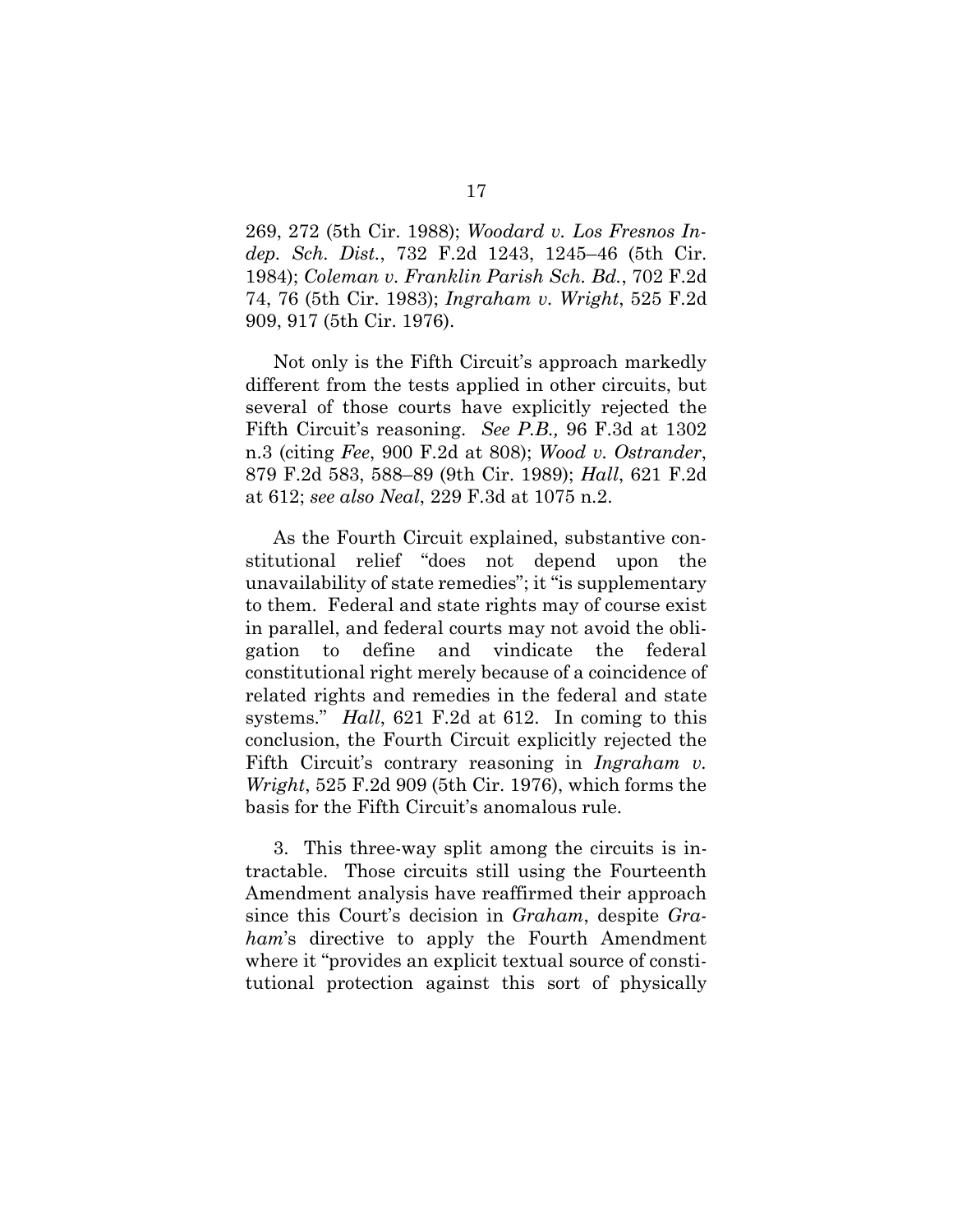intrusive governmental conduct," rather than applying "the more generalized notion of 'substantive due process.'" 490 U.S. at 395; *see, e.g.*, *Golden ex rel. Bach v. Anders,* 324 F.3d 650, 654 (8th Cir. 2003) (reaffirming pre-*Graham* Eighth Circuit precedent holding that plaintiffs can assert excessive-force claims on substantive due process grounds); *Johnson*, 239 F.3d at 253; *Meeker*, 415 F.3d at 323–24; *Domingo*, 810 F.3d at 410–11; *Muskrat*, 715 F.3d at 791; *Neal*, 229 F.3d at 1074.

In addition, a majority of the Fifth Circuit panel below acknowledged that their court is "isolated in its position," Pet. App. 16a (Wiener, J., joined by Costa, J., specially concurring), but the court has consistently refused to correct course. Despite "the clarity of hindsight and thirty years of watching this rule being applied to the detriment of public school students" since *Fee v. Herndon*, the Fifth Circuit has chosen not to revisit its outlier rule. Pet. App. 20a (Wiener, J., joined by Costa, J., specially concurring). Nor has the court lacked opportunities to do so. *See Moore,* 233 F.3d at 880 (Wiener, J., specially concurring) ("I respectfully but earnestly suggest that now is the time for this court, sitting en banc, to re-examine its position. Can we be the only circuit that is 'in step' and all the rest out of step? We should not demur in our own housekeeping chores and merely leave to the Supreme Court the job of eliminating the existing split between this one circuit and all the rest that have announced an opposite position on the subject."). The Fifth Circuit's continued unwillingness to "fix the error," *see* Pet. App. 20a, together with the broader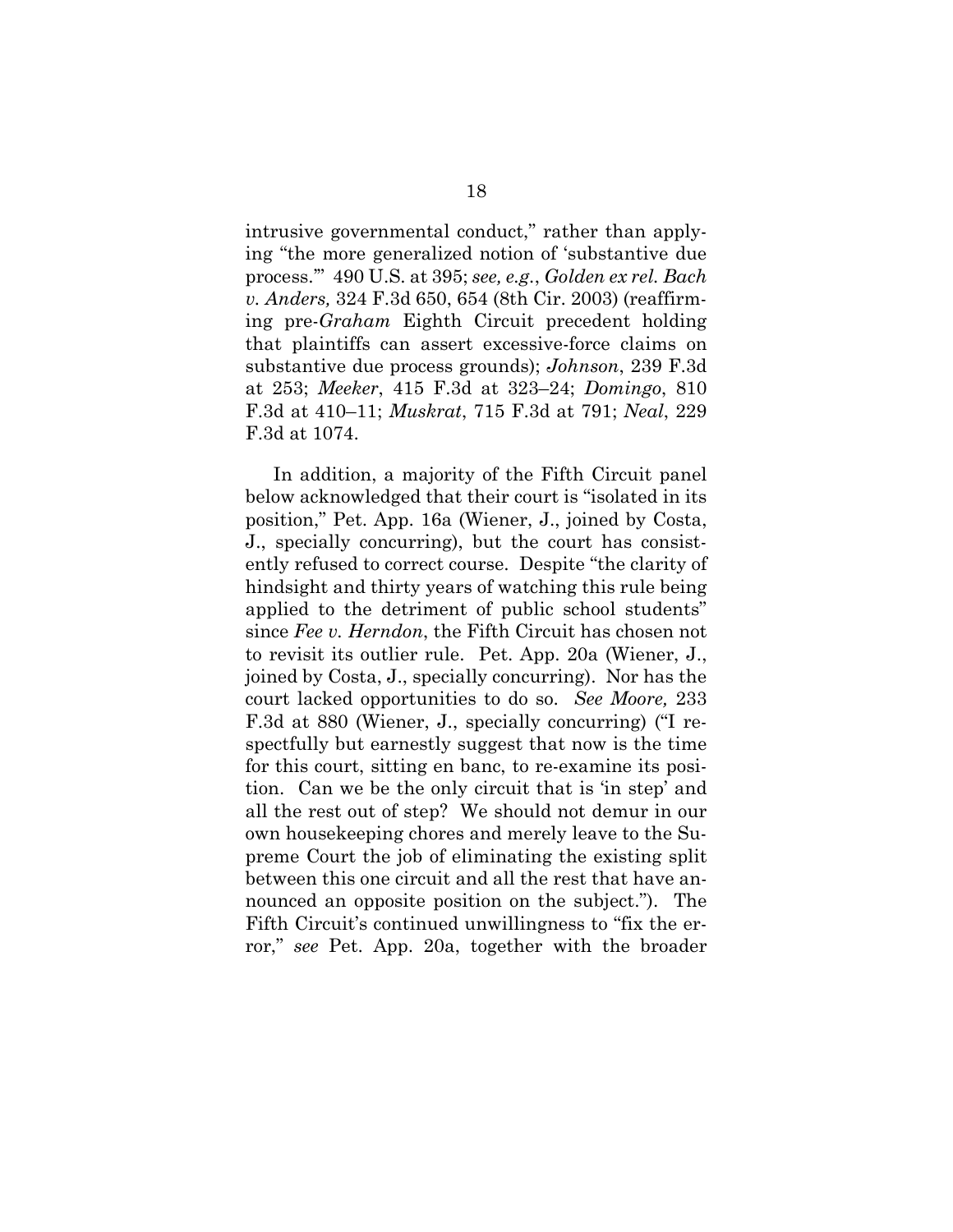disagreement regarding the proper framework for analyzing students' excessive-force claims, warrants this Court's intervention.

## **B. The Fifth Circuit's Rule Is Incorrect and Contrary to This Court's Precedent.**

Under *Graham*, the Fourth Amendment reasonableness analysis should govern student excessiveforce claims against public school officials when the official's conduct amounts to a "seizure." *See* 490 U.S. at 395. This Court has already held that the Fourth Amendment protection against unreasonable searches applies in schools. *See New Jersey v. T.L.O.*, 469 U.S. 325, 334–37 (1985); *Safford Unified Sch. Dist. No. 1 v. Redding*, 557 U.S. 364, 367–77 (2009). The same should be true for the Fourth Amendment protection against seizures. *See* Pet. App. 49a. In instances where excessive force is alleged, but a seizure is not at issue, analysis under the Fourteenth Amendment may be appropriate.

In any event, the Fifth Circuit rule, which effectively makes dispositive any possible purported "disciplinary" or "pedagogical" nature of a school official's use of force because the forum state provides students a state-law remedy, is misguided. Under either the Fourth Amendment reasonableness test or Fourteenth Amendment standard, a school official's disciplinary or pedagogical purpose may be one of many factors the court considers—as every other circuit to have considered the issue has held. *See, e.g.*, *Golden*, 324 F.3d at 654 (considering "whether the punishment was administered in a good faith effort to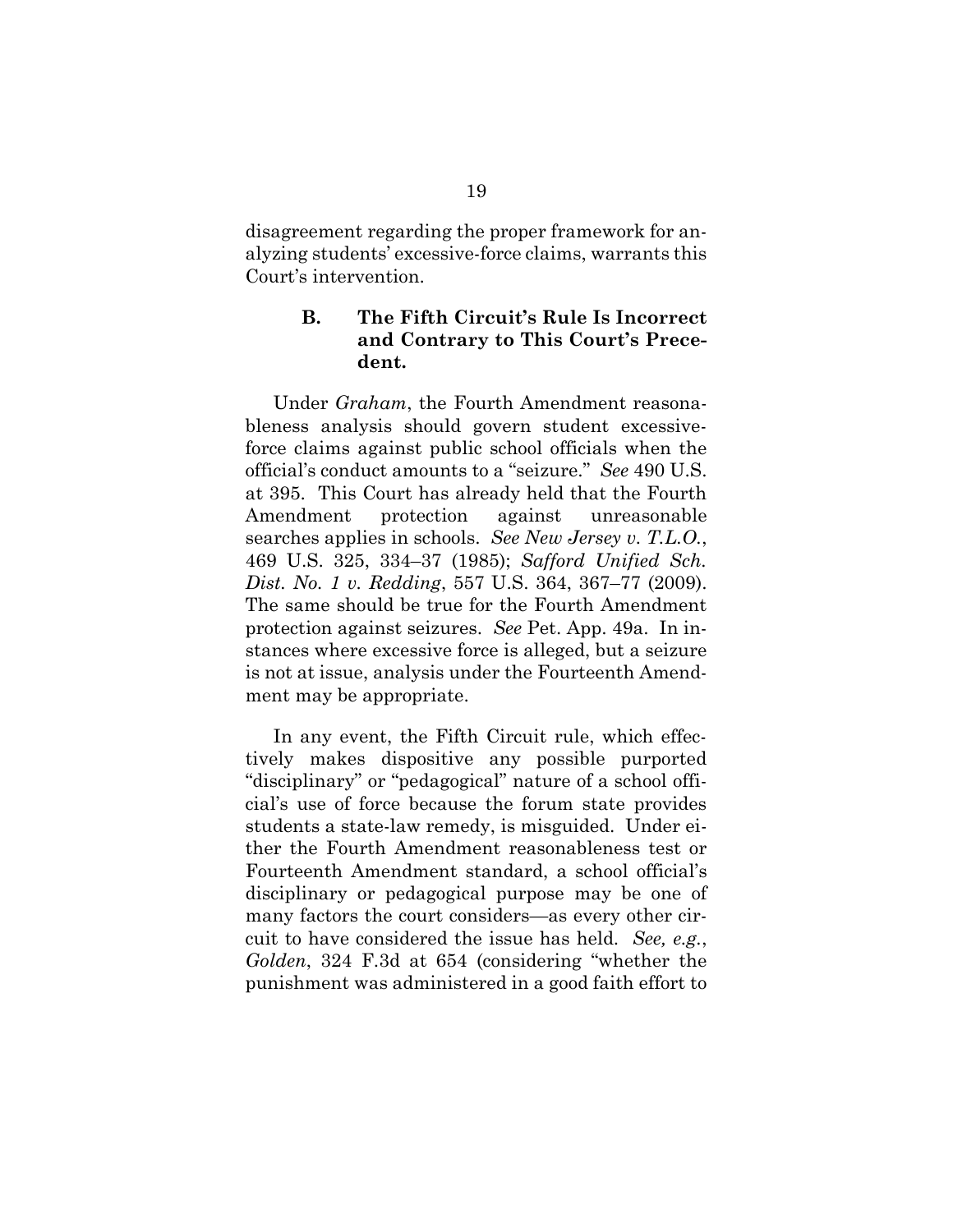maintain discipline or maliciously and sadistically for the very purpose of causing harm" under the Fourteenth Amendment); *Wallace*, 68 F.3d at 1014 (under the Fourth Amendment, "in seeking to maintain order and discipline, a teacher or administrator is simply constrained to taking reasonable action to achieve those goals").

By treating a teacher's purported disciplinary purpose as foreclosing students' excessive-force claims, the Fifth Circuit test leads to absurd results. In addition to any disciplinary or pedagogical purpose, factors such as the age of the child and the degree of force used are relevant and should be considered. For example, a teacher might reasonably exert force against an eighteen-year-old student when breaking up a fight in a high school hallway, even though it would be unreasonable to use the same amount of force against a five-year-old student squabbling over toys on the playground. In the Fifth Circuit, courts would not consider the students' ages before dismissing both cases on the theory that neither teacher's act was "arbitrary, capricious, or wholly unrelated to the legitimate state goal of maintaining an atmosphere conducive to learning." Pet. App. 7a. Indeed, T.O. has alleged that Abbott did not act with a legitimate pedagogical purpose because she was not T.O.'s teacher, merely encountered him in the hallway, and nonetheless choked him, thereby interfering with the behavioral aide who was implementing the Behavioral Intervention Plan. Pet. App. 45a–46a. The Fifth Circuit nonetheless upheld dismissal of the complaint after concluding that "the setting was pedagogical," even if Abbott's actions were "ill-advised" and "inappropriate." Pet. App. 8a.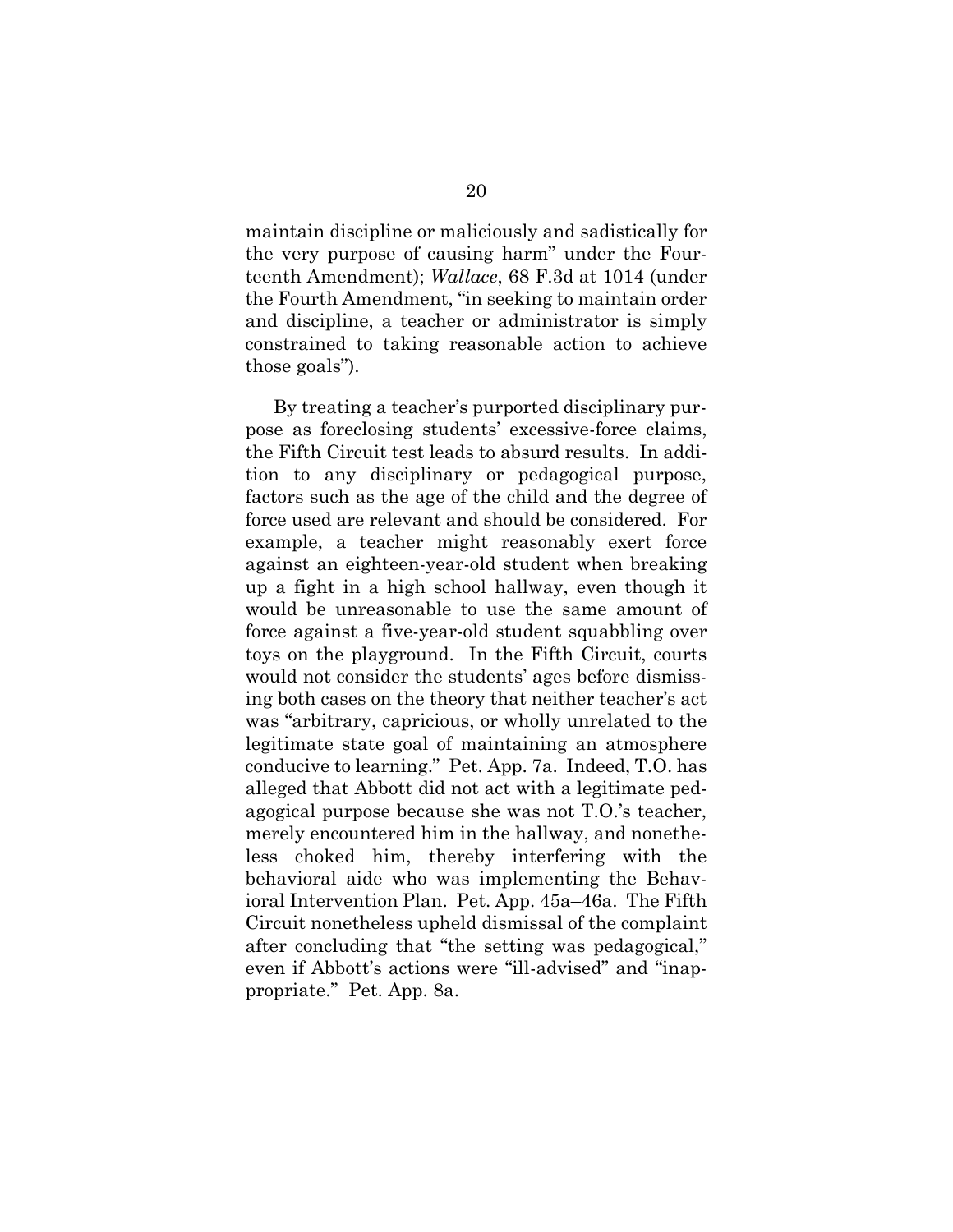The Fifth Circuit rule also conflicts with this Court's precedent in *Zinermon v. Burch*, 494 U.S. 113 (1990), by conflating the requirements for substantive and procedural due process claims.

In *Zinermon*, this Court outlined three types of claims that a plaintiff may bring under § 1983: (1) a violation of one of the protections defined in the Bill of Rights; (2) a violation of the Due Process Clause's substantive protections against arbitrary and wrongful government action; and (3) a violation of the Due Process Clause's guarantee of fair procedure. *Id.* at 125. The Court explained that for the first two types of claims, "the constitutional violation actionable under § 1983 is complete when the wrongful action is taken." *Id.* A plaintiff therefore "may invoke § 1983 *regardless of any state-tort remedy* that might be available to compensate him for the deprivation of these rights." *Id.* (emphasis added). Only for the third type of due process claim—procedural due process—is the existence of state remedies relevant. *Id.* at 125–26.

That framework makes sense. Procedural due process protects individuals from deprivations of constitutionally protected interests "*without due process of law.*" *Id.* at 125 (emphasis in original). A procedural due process violation therefore does not exist until a state has failed or refused to provide the plaintiff with process: notice and "the opportunity to be heard 'at a meaningful time and in a meaningful manner.'" *Mathews v. Eldridge*, 424 U.S. 319, 333 (1976) (quoting *Armstrong v. Manzo*, 380 U.S. 545, 552 (1965)); *see also Goss v. Lopez*, 419 U.S. 565, 579 (1975) (students facing "interference with a protected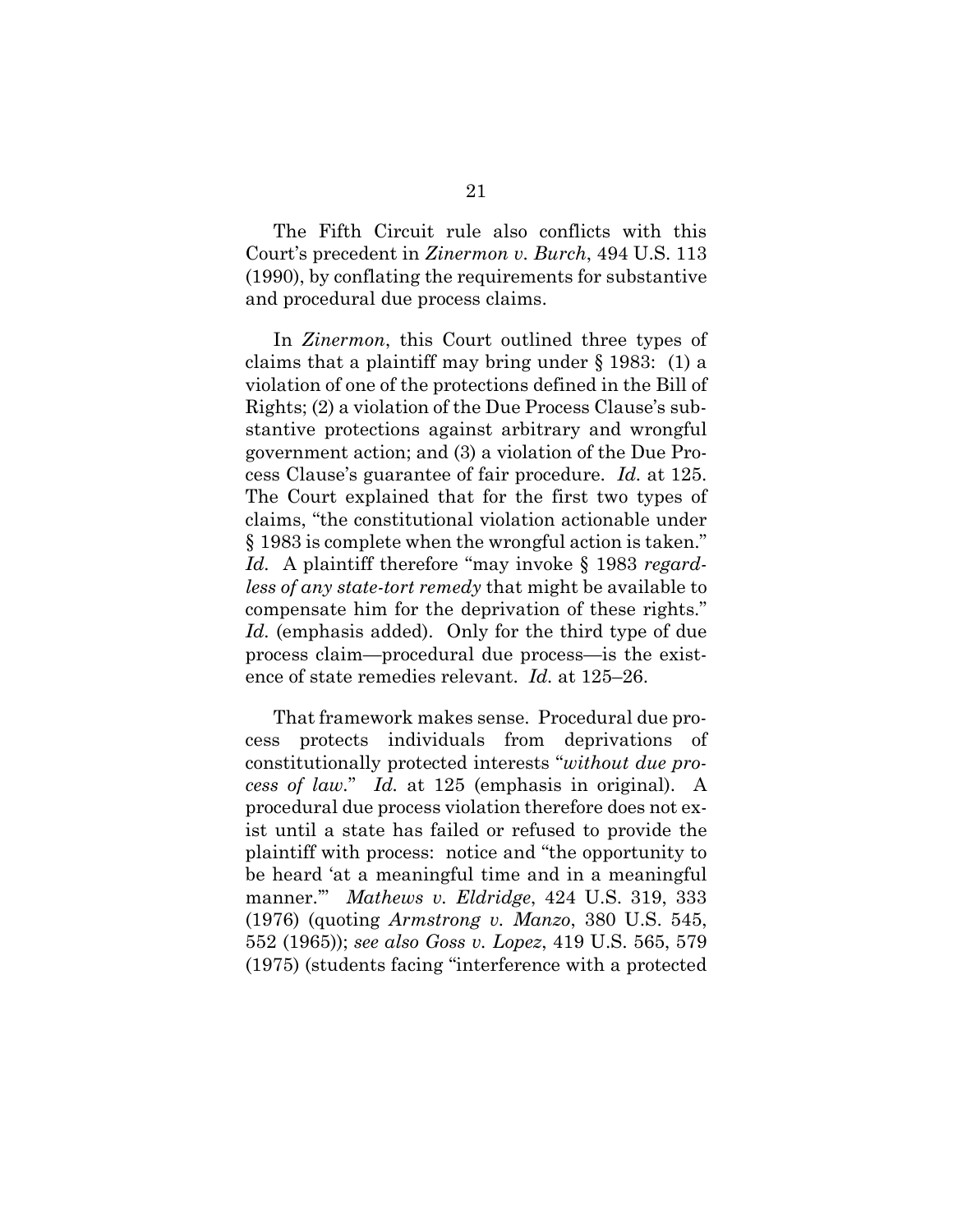property interest must be given some kind of notice and afforded some kind of hearing").

By contrast, substantive due process claims target the *deprivation itself*—*not* the state's failure to provide an opportunity to contest it. A substantive due process violation therefore might happen regardless of any state-court notice or hearing about the issue. State-law remedies are irrelevant, because they cannot cure that the federal-law deprivation occurred. *Zinermon,* 494 U.S. at 126. The Fifth Circuit's contrary ruling should be reversed.

## **II. The Fifth Circuit's Qualified Immunity Test Conflicts with Decisions of Other Circuits and Is Incorrect.**

The courts of appeals have taken different views on which constitutional Amendment, and accordingly which substantive test, should be applied in the public school excessive-force context. That disagreement also gives rise to a second circuit split: the Fifth Circuit cites this mixed precedent as justification for granting school officials qualified immunity, while the Ninth Circuit has rejected that view and ruled that a widely recognized right is clearly established even if there is disagreement regarding which constitutional provision the claim arises from. Three other circuits have adhered to the Ninth Circuit's approach in other contexts. This Court should grant certiorari to resolve this split and prevent lower courts from expanding qualified immunity beyond its proper domain and creating additional barriers to the protection of federal constitutional rights.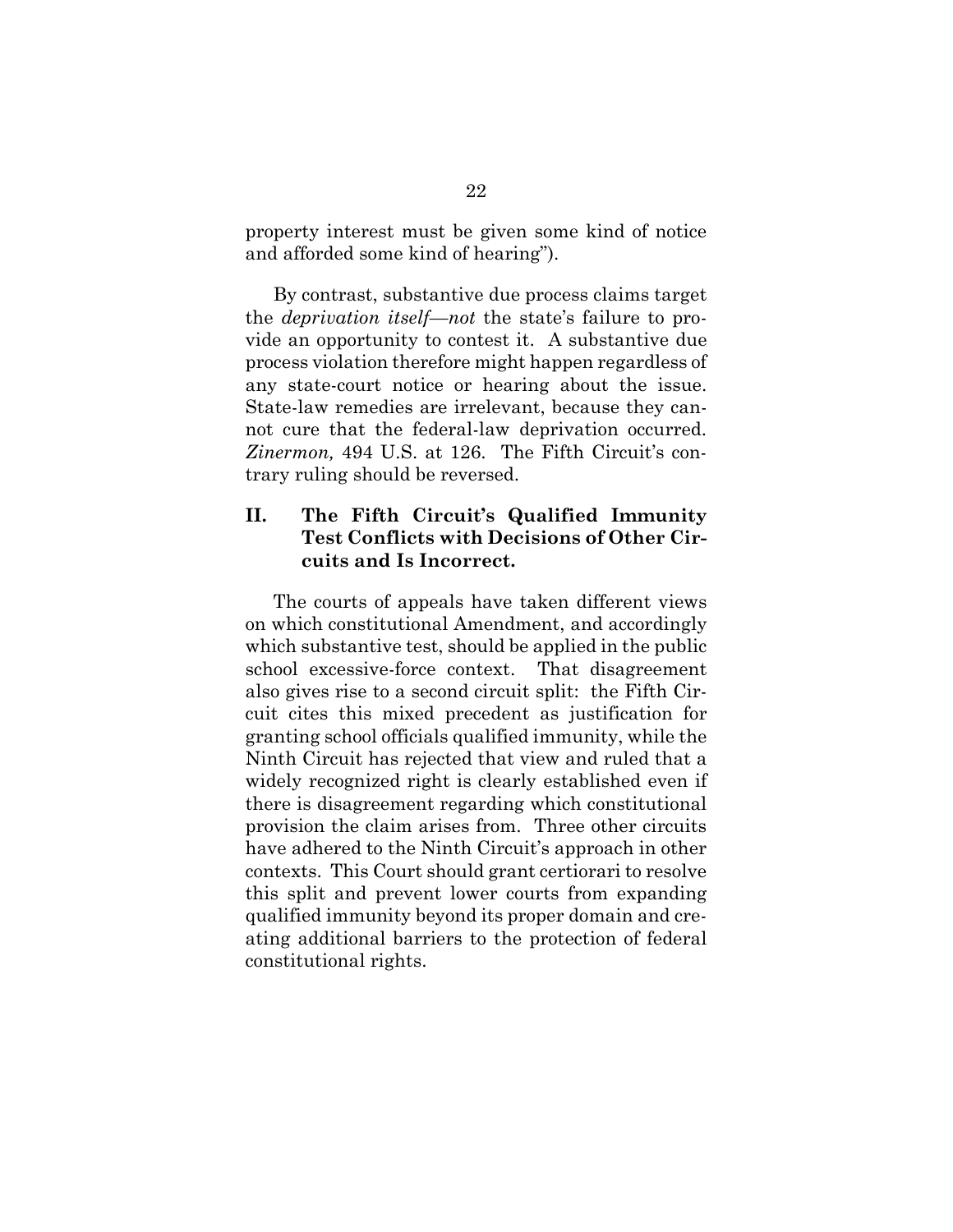## **A. The Courts of Appeals Are Split on Whether Qualified Immunity Applies Where the Right at Issue Is Clearly Established, But There Is Disagreement Regarding Which Constitutional Provision Supports the Claim.**

1. In this case, the Fifth Circuit granted qualified immunity on Petitioners' Fourth Amendment claim despite conceding that "every school teacher . . . must know that inflicting pain on a student . . . violates that student's constitutional right to bodily integrity.'" Pet. App. 11a (quoting *Moore*, 233 F.3d at 875) (alterations in original). This outcome was warranted, the court held, because there was "inconsistency in [the circuit's] caselaw" about whether the right was cognizable under the Fourth or Fourteenth Amendments. Pet. App. 9a. The Fifth Circuit thus dismissed Petitioners' well-pleaded claim for violation of a longstanding and widely recognized constitutional right based on purported uncertainty regarding which constitutional right supported the claim.

2. In contrast, the Ninth Circuit—in another case regarding a public school student's right to be free of excessive force—has reached the opposite conclusion, and three other circuits have followed the Ninth Circuit's approach in other contexts. In these circuits, ambiguity regarding the specific test for analyzing a constitutional claim does not require a court to find the right underlying that claim not "clearly established." Rather, so long as a reasonable state official would know that his actions deprive another of a constitutional right, qualified immunity is unavailable.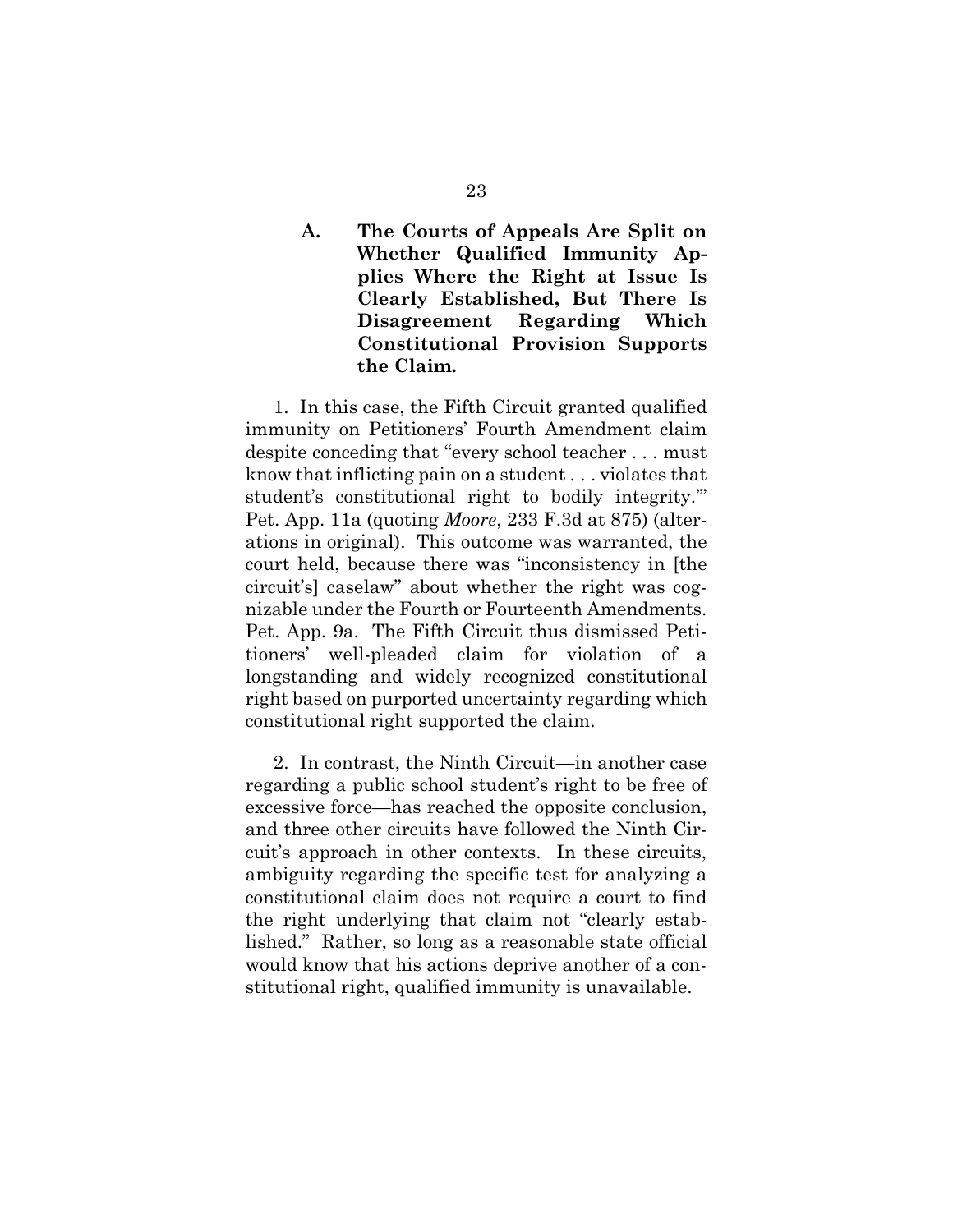In *P.B. v. Koch*, a student excessive-force case, the Ninth Circuit explained that it was unnecessary to "resolve the question of whether the Fourth Amendment, rather than the Due Process Clause, protects a student from the use of excessive force by a school official" to deny qualified immunity. 96 F.3d 1298, 1303 n.4 (9th Cir. 1996)*.* Rather, the Ninth Circuit explained, a student's right to be free from excessive force in school is clearly established "[r]egardless of the appropriate 'home' for plaintiffs' right." *Id.* Even though "there is possible uncertainty as to the appropriate test," that uncertainty "does not immunize [a school official's] actions from liability." *Id.*; *see also Palmer v. Sanderson,* 9 F.3d 1433, 1436 n.2 (9th Cir. 1993) ("[T]he fact that excessive force claims were occasionally analyzed under the due process clause before 1989 does not mean that the Fourth Amendment's application to these situations was not clearly established.").

The Second Circuit has adopted similar reasoning in an excessive-force case outside the school context. In *Edrei v. Maguire,* the Second Circuit concluded that previous Fourth Amendment case law "clearly established" a non-violent protestor's right under the Fourteenth Amendment to be free from pain and serious injury during officer attempts at crowd control. 829 F.3d 525, 540 (2d Cir. 2018). Police officers had used acoustic weapon technology to disperse a crowd of non-violent protestors, and the Second Circuit denied qualified immunity as to the protestors' Fourteenth Amendment excessive-force claims. The court cited, in particular, two of its prior cases that gave the officers "fair warning that the prohibition on excessive force applies to protestors. This is true even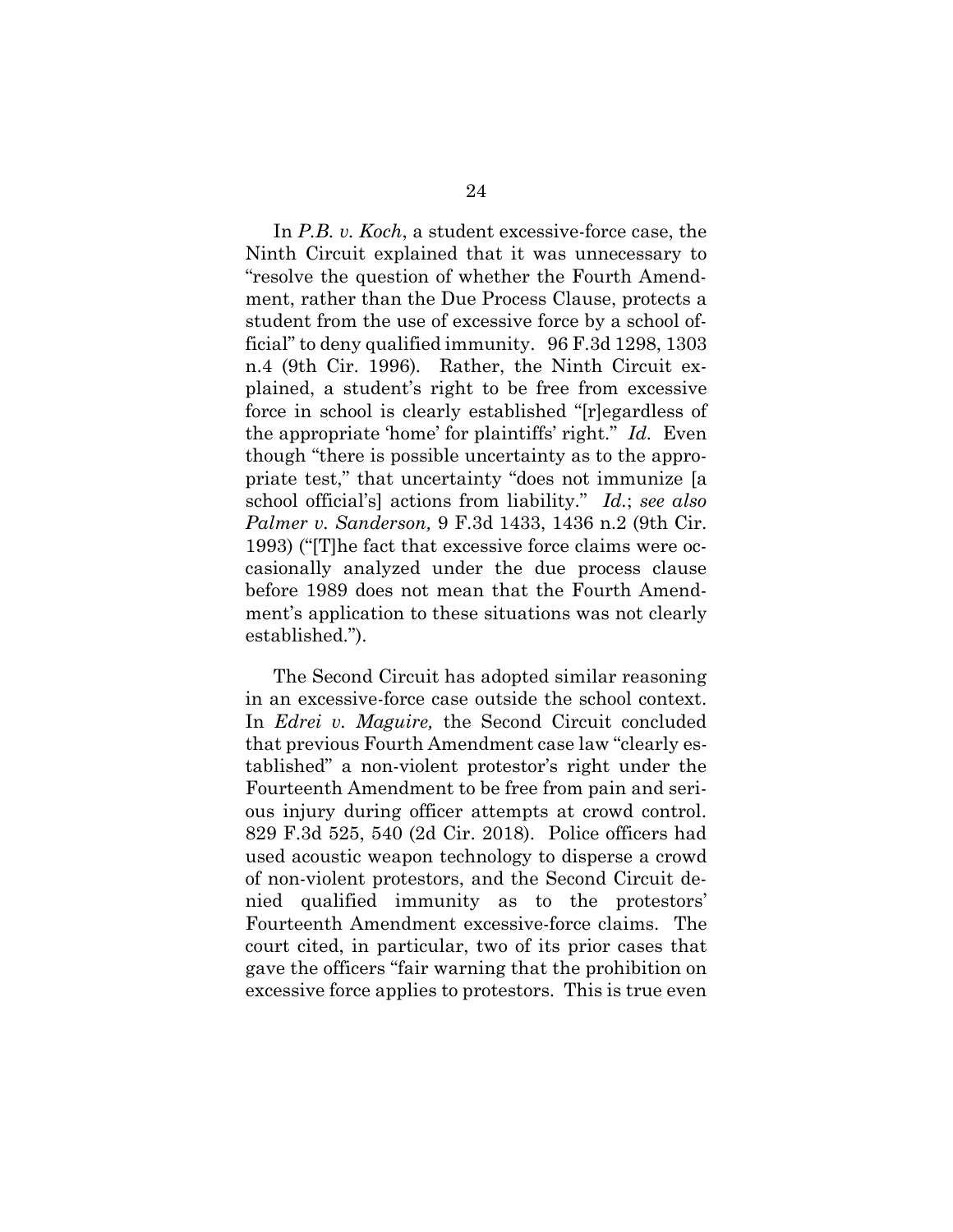though both those cases arose under the Fourth Amendment." *Id.* at 542. In so holding, the Second Circuit rejected the contention that Fourth Amendment cases could not "clearly establish" Fourteenth Amendment rights, noting that such a rule would be "inconsistent with the practice of the Supreme Court and this Circuit, both of which cross-pollinate between Fourth, Eighth, and Fourteenth Amendment contexts." *Id.* at 542 n.5.

Similarly, the Seventh Circuit has denied qualified immunity to state officials, despite the fact that "Supreme Court precedent is not clear about whether state juvenile detention facility conditions should be judged under the Eighth Amendment's Cruel and Unusual Punishment Clause or the Fourteenth Amendment's Due Process Clause." *Reed v. Palmer*, 906 F.3d 540, 549 (7th Cir. 2018). Rather than concluding that this mixed precedent doomed the plaintiffs' claims, the Seventh Circuit held that "[c]aselaw clearly establishes that such conduct could violate the Fourteenth and/or the Eighth Amendment," and accordingly, the defendant was not entitled to qualified immunity. *Id.* at 550–51.

The Tenth Circuit has also rejected the position that ambiguity about the framing of a claim is determinative of whether the underlying right is "clearly established." In *Lynch v. Barrett*, a plaintiff alleged that he had been beaten by police and that officers engaged in a cover up, "violat[ing] his constitutional right to court access by refusing to disclose who exercised excessive force against him." 703 F.3d 1153, 1155 (10th Cir. 2013). The Tenth Circuit explained that while the "precise source of the constitutional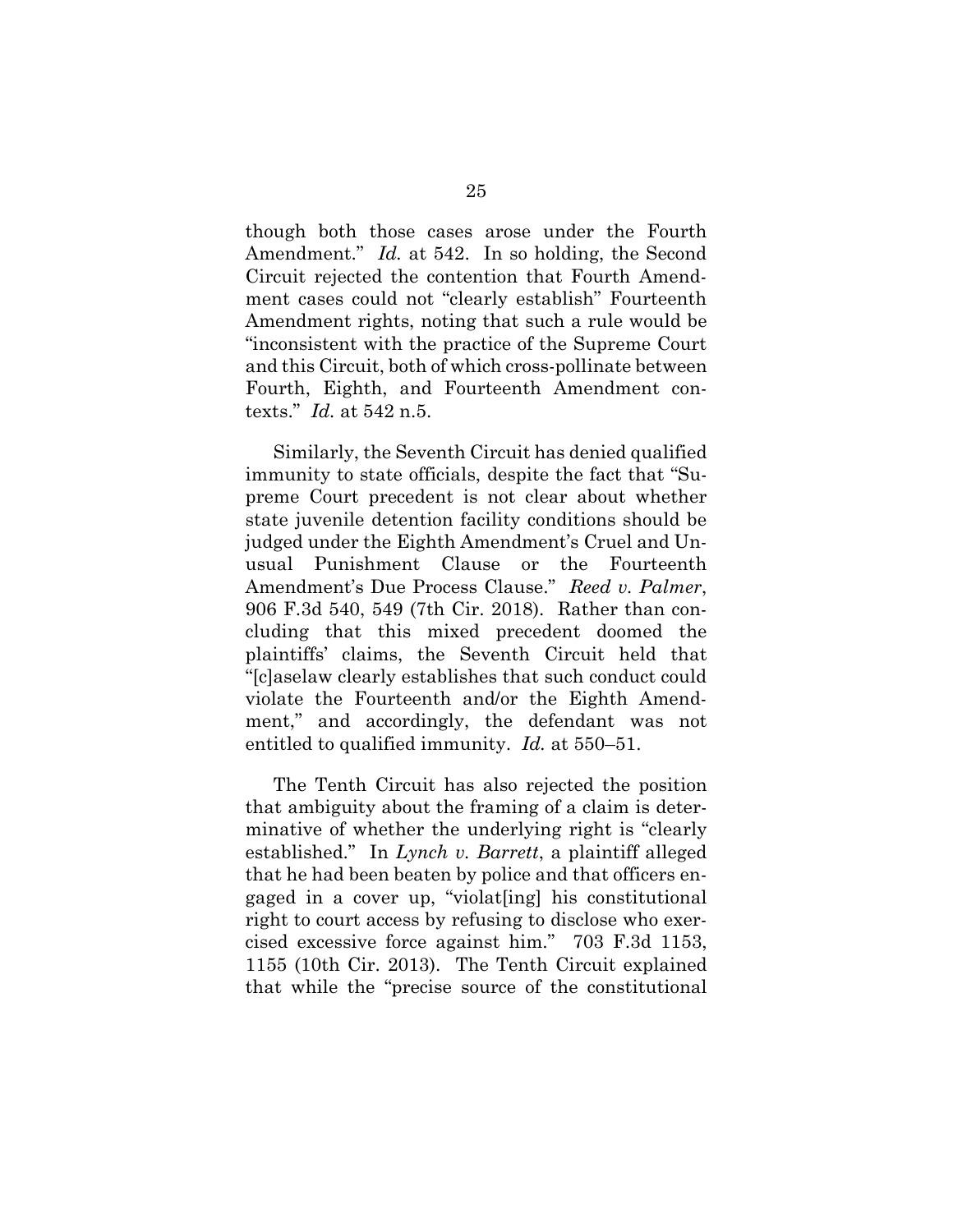right to court access remains ambiguous, the existence of such right, generally speaking, is quite clear." *Id.* at 1161. The Tenth Circuit specified that the "clearly established" inquiry is not concerned with this ambiguity about the right's source; instead, courts must determine whether "the scope of the right encompasses the facts presented, 'such that a reasonable officer could not have believed that his actions were consistent with that right.'" *Id.* (quoting *Wilson v. Layne*, 528 U.S. 603, 617 (1999) (alterations omitted)).

3. In many circuits, courts deciding whether a state official is entitled to qualified immunity need not even identify the source of the constitutional right at issue, because the "clearly established" inquiry focuses on whether a state actor has notice that his *conduct* is impermissible. Properly understood, that inquiry does not require an officer to conduct any legal analysis.

For example, the Second Circuit has explained that courts conducting a qualified immunity analysis "must consider 'not what a lawyer would learn or intuit from researching case law, but what a reasonable person in [the government actor's position] should know' about the appropriateness of his conduct." *Johnson*, 239 F.3d at 251 (quoting *Young v. County of Fulton*, 160 F.3d 899, 903 (2d Cir. 1998)). The Ninth Circuit has similarly explained that "the qualified immunity regime of clearly established law should not be held to allow section 1983 defendants to interpose lawyerly distinctions that defy common sense in order to distinguish away clearly established law." *Wood,*  879 F.2d at 587, *cert. denied*, 498 U.S. 938 (1990); *see*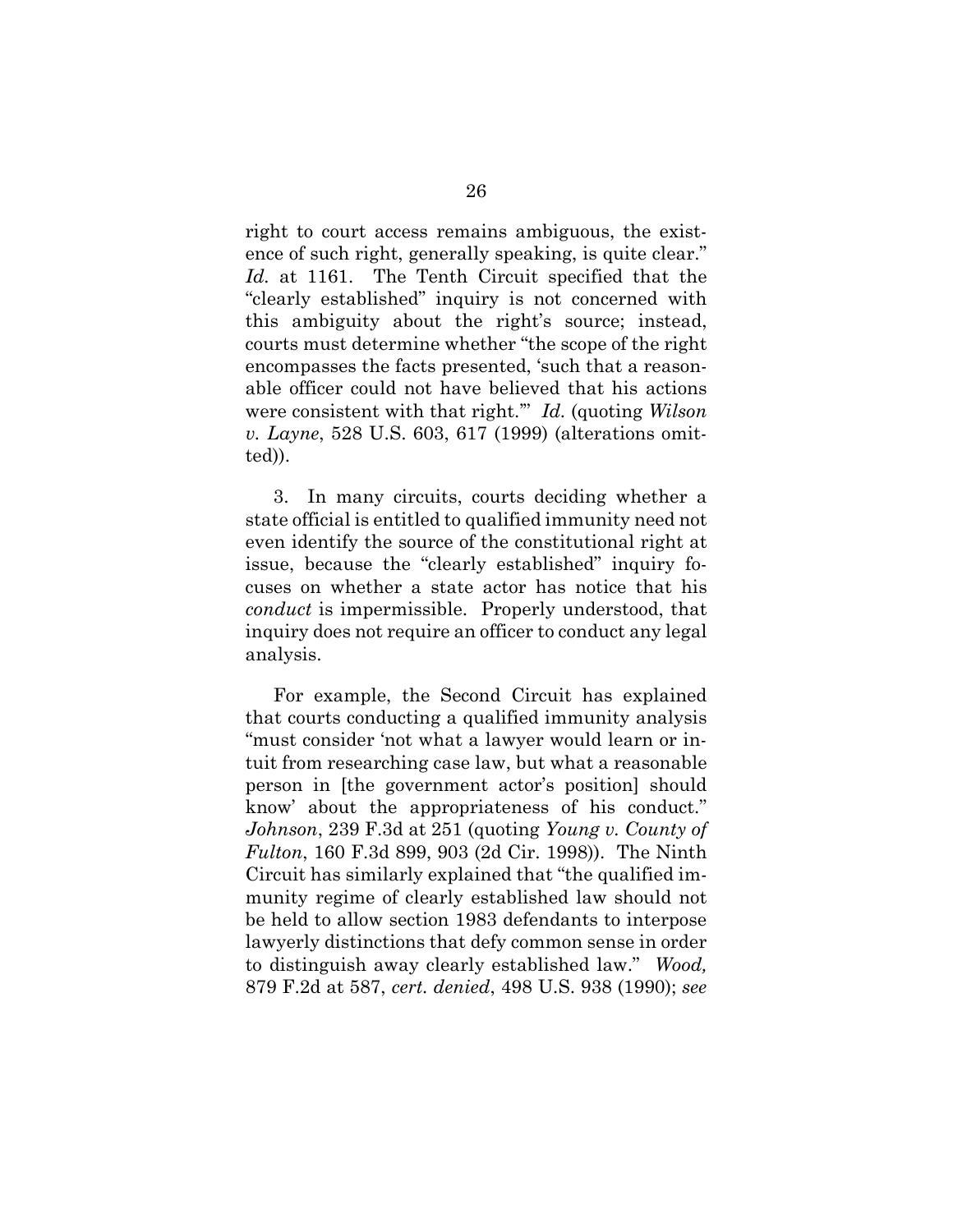*also Ward v. County of San Diego,* 791 F.2d 1329, 1332 (9th Cir. 1986) (government officials need not conduct "the kind of legal scholarship normally associated with law professors and academicians"); *Chapman v. Nichols*, 989 F.2d 393, 397 (10th Cir. 1993) ("[C]ourts do not require of most government officials the kind of legal scholarship normally associated with law professors . . . . A reasonable person standard adheres at all times." (quoting *Ward*, 791 F.2d at 1332) (alterations omitted)).

The stark difference between the Fifth Circuit's test and the approach employed by other circuits was dispositive here. Had Petitioners' Fourth Amendment claim been adjudicated in the other circuits surveyed above, Abbott would not have been entitled to qualified immunity, and Petitioners would have had the opportunity to prove that Abbott unreasonably seized T.O. by placing him in a chokehold until he foamed at the mouth.

## **B. The Fifth Circuit's Decision Is Incorrect and Contrary to This Court's Precedent.**

This Court has repeatedly emphasized that "qualified immunity operates 'to ensure that before they are subjected to suit, officers are on notice that their conduct is unlawful.'" *Hope v. Pelzer*, 536 U.S. 730, 739 (2002) (quoting *Saucier v. Katz*, 533 U.S. 194, 206 (2001)). A constitutional right is therefore "clearly established" for qualified immunity purposes when it is "sufficiently clear that a reasonable official would understand that what he is doing violates that right." *Anderson v. Creighton*, 482 U.S. 635, 640 (1987). The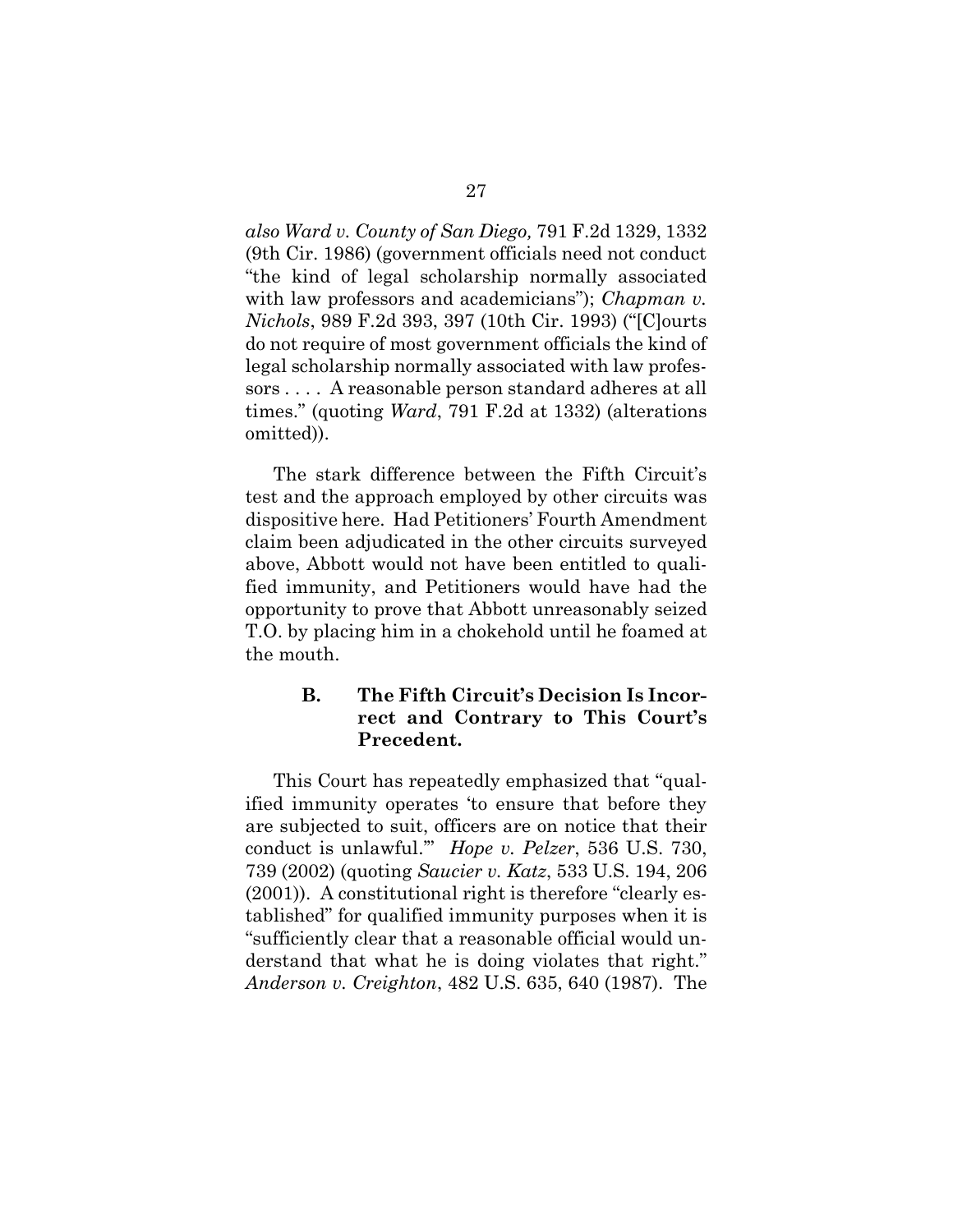"salient question" is whether a state actor had "fair notice" or "fair warning" at the time of his misconduct that his actions violated the Constitution. *Hope*, 536 U.S. at 739–41; *see Kisela v. Hughes,* 138 S. Ct. 1148, 1152–54 (2018); *Taylor v. Riojas*, 141 S. Ct. 52, 53–54 (2020).

Thus, this Court's precedent makes clear that the paramount inquiry in determining whether a right is "clearly established" is whether a reasonable official has fair and clear warning that his conduct is prohibited by the Constitution. Doctrinal debates about the particular source of that warning play no role in the analysis.

The Fifth Circuit's holding contravenes this Court's instruction. A state actor need not be able to identify which provision of federal law prohibits certain conduct for the prohibition to be "clearly established"; rather, the question is whether the unconstitutionality of a state actor's conduct was "beyond debate" such that every reasonable state actor had sufficient notice that his *actions* violated the Constitution. *See Ashcroft v. al-Kidd*, 563 U.S. 731, 741 (2011); *Anderson,* 483 U.S. at 640. Regardless under which provision of the Constitution a claim should be brought to vindicate a right, so long as a reasonable actor is on notice that his *conduct* would violate that right, qualified immunity is unavailable. *See Taylor,*  141 S. Ct. at 54 n.2 (reversing grant of qualified immunity, despite Fifth Circuit's invocation of "ambiguity in the caselaw," because the "egregious facts of this case . . . offended the Constitution").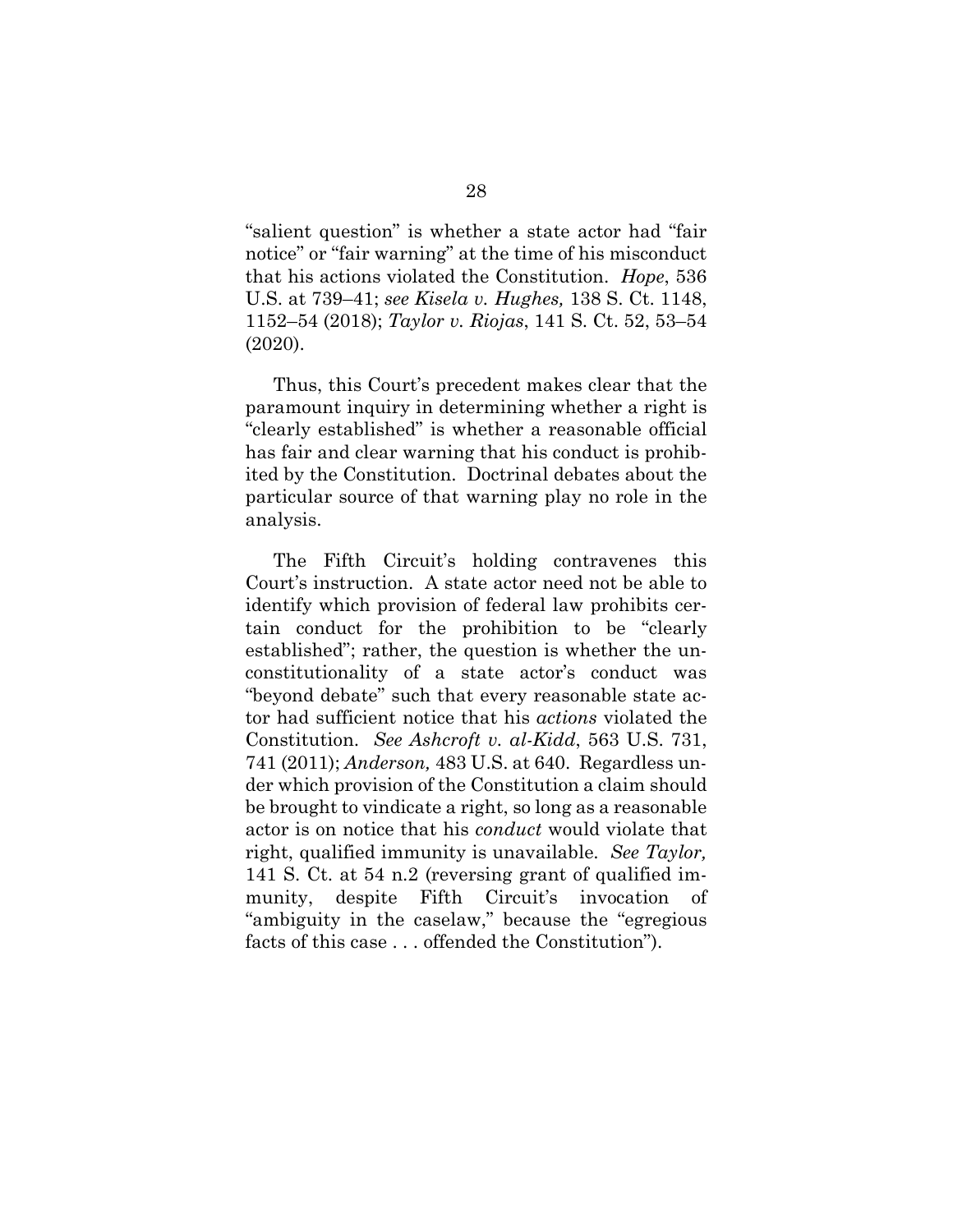No government official could reasonably think that the Constitution permits throwing a first-grader to the ground and choking him until he foams at the mouth. That is particularly the case given Petitioners' well-pleaded allegations that the person who committed these acts (i) was not T.O.'s teacher, (ii) intervened in a manner that conflicted with and frustrated the school's Behavioral Intervention Plan for T.O., and (iii) disregarded clear instructions to stop from the school behavioral aide charged with carrying out that Plan. Abbott is also not entitled to qualified immunity regardless of any uncertainty about which specific constitutional Amendment applies, because her actions would violate any applicable constitutional standard.<sup>3</sup>

## **III. This Case Involves Recurring Issues of Exceptional Importance and Warrants Review by This Court.**

Due to inconsistency among courts of appeals, whether students who are victims of excessive force by public school officials may vindicate their constitutional right depends on which circuit's law applies to their claims. This case presents an opportunity for

<sup>3</sup> The court of appeals also noted that, "for more than thirty years, the law of this circuit has clearly protected disciplinary corporal punishment from constitutional scrutiny." Pet. App. 11a. In other words, the Fifth Circuit concluded that qualified immunity was appropriate because T.O. could not state a federal cause of action under its precedent, even though Abbott's action may have violated the "student's constitutional right to bodily integrity." *Id.* But "[i]n evaluating whether qualified immunity exists, ... it is the plaintiff's constitutional *right* that must be clearly established, not a plaintiff's access to a monetary *remedy*." *Owens v. Balt. City State's Attorneys Office*, 767 F.3d 379, 389 (4th Cir. 2014), *cert. denied*, 575 U.S. 983 (2015).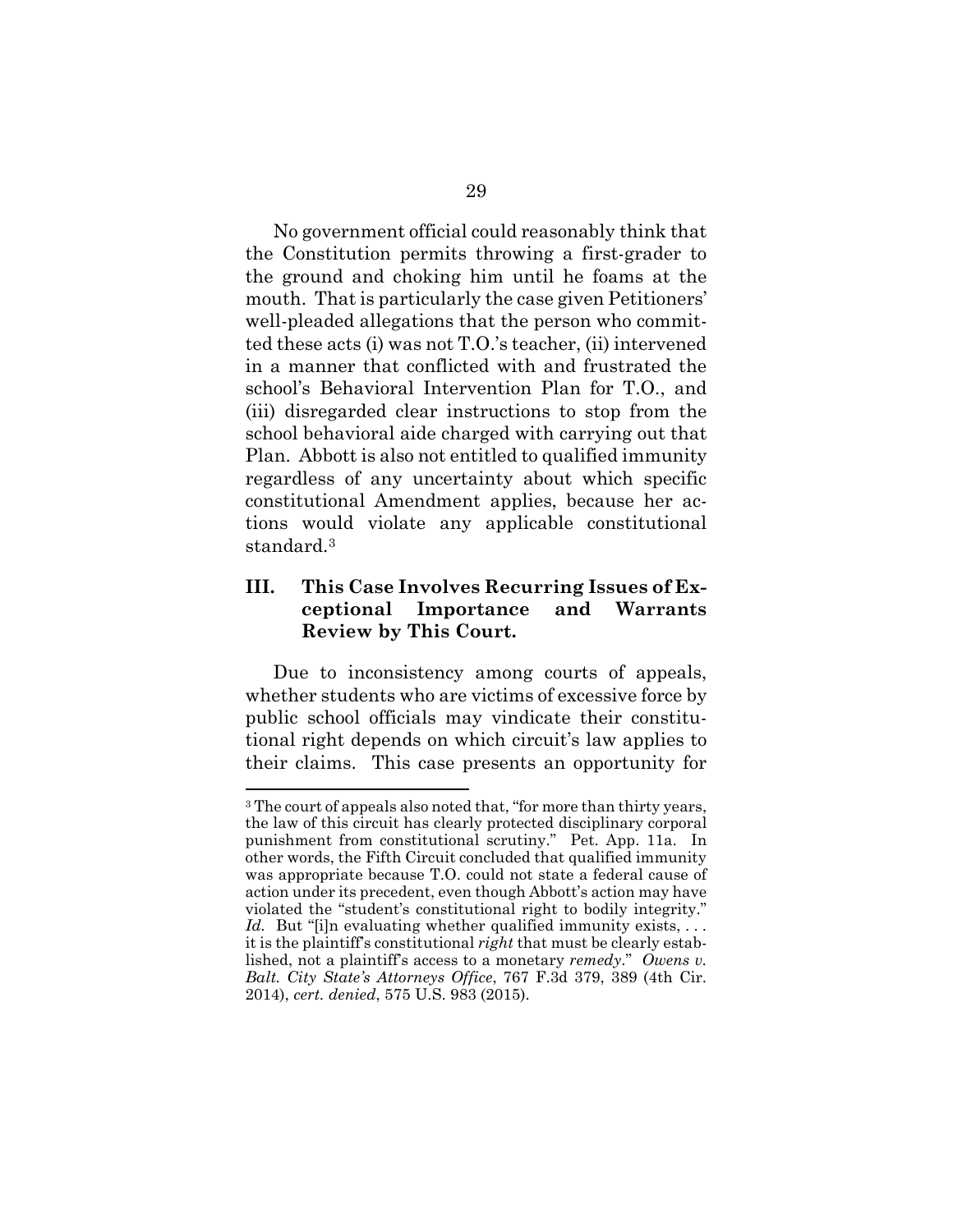the Court to correct that inconsistency in the law and to ensure that all students, no matter where they live, can vindicate their rights, which is especially critical to their physical well-being as minors as well as their pursuit of education free from violence.

The Fifth Circuit's rule effectively precludes any constitutional relief for public school students when school officials use force against them in an ostensibly "disciplinary" setting, because every state within the Fifth Circuit has statutes in place similar to those that the decision below relied upon to preclude Petitioners' claims. *See* Pet. App. 9a n.28 (citing Tex. Penal Code § 9.62, Tex. Educ. Code § 22.051(a)); Miss. Rev. Stat. § 37-11-57; La. Rev. Stat. § 17:416.1.

In fact, the Fifth Circuit has held that all three states within its jurisdiction provide plaintiffs with causes of action to address school officials' use of force, effectively insulating public school teachers' conduct from scrutiny in the federal courts and preventing students from vindicating their constitutional rights.<sup>4</sup> *See* Pet. App. 8a–9a; *Flores*, 116 F. App'x at 509–11 ("We have previously held that the State of Louisiana affords students an adequate remedy through its tort

<sup>4</sup> Although the Fifth Circuit has held that state-law remedies available to plaintiffs bringing student-teacher excessive-force claims are adequate, this conclusion is outdated and no longer accurate. In Texas, for example, criminal law remedies are "virtually nonexistent in the face of an almost unbeatable statutory defense for teachers," and civil law remedies are inadequate due to a statutory damages cap and burdensome exhaustion requirements. Brief of Disability Rights Texas et al. as Amici Curiae in Support of Appellants' Petition for Rehearing En Banc at 8–11, *T.O. v. Fort Bend Indep. Sch. Dist.*, 2 F.4th 407 (5th Cir. 2021) (No. 20-20225), 2021 WL 3205852, at \*8–11.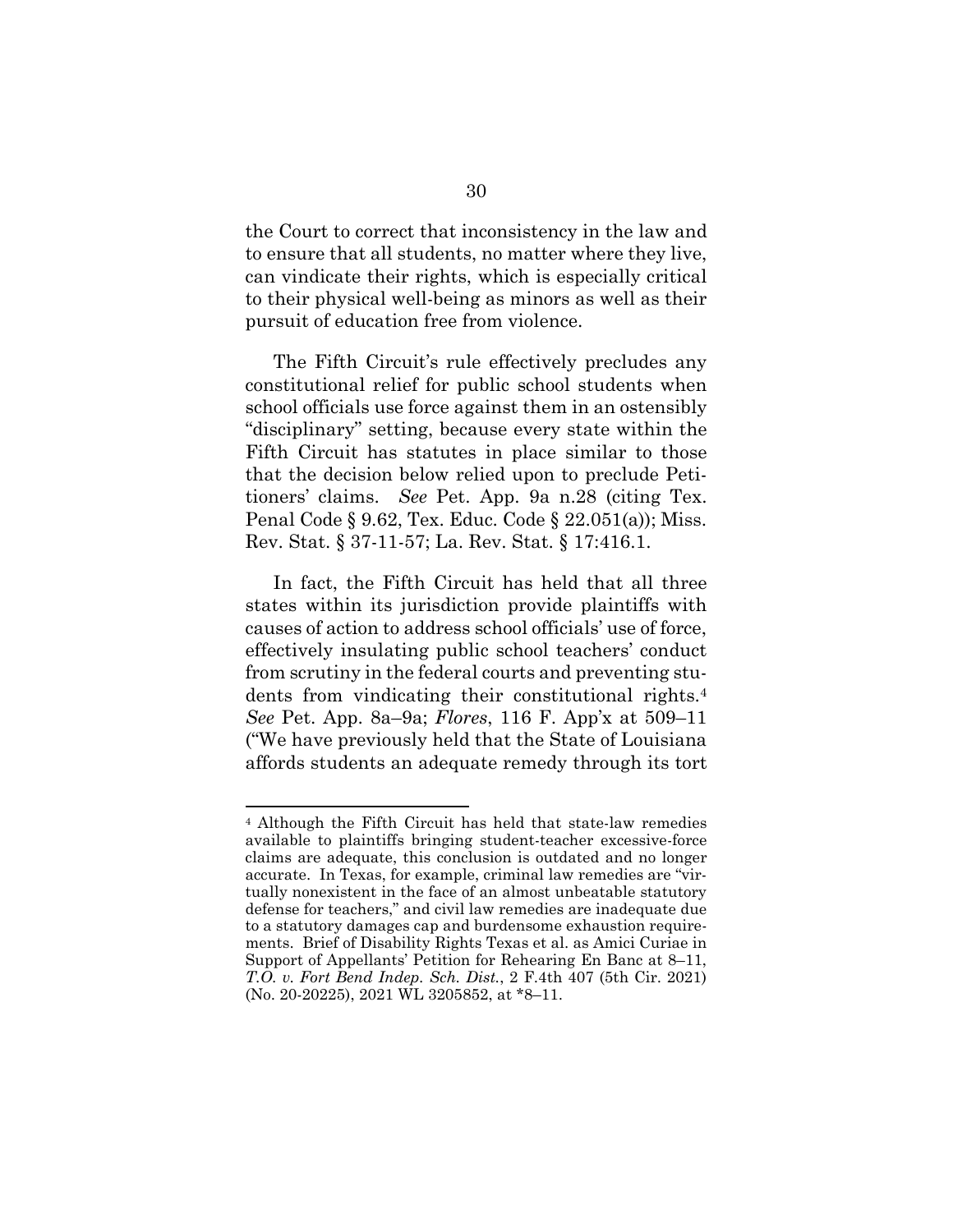law and statutory provisions . . . . We therefore hold that plaintiff has not stated a substantive due process claim."); *Clayton ex rel. Hamilton v. Tate Cnty. Sch. Dist.*, 560 F. App'x 293, 297 (5th Cir. 2014) ("[T]his court has specifically held that post-deprivation statelaw remedies available in Mississippi provide an adequate remedy, barring a student subject to corporal punishment from asserting a substantive due process claim.").

District courts throughout the Fifth Circuit routinely dismiss students' federal constitutional claims of excessive force under the Fifth Circuit's anomalous rule. *See E.H. ex rel. Abron v. Barrilleaux,* 519 F. Supp. 3d 328, 342 (E.D. La. 2021) ("[B]ecause Plaintiff has a remedy or remedies at state law, Fifth Circuit precedent mandates the dismissal of Plaintiff's federal Section 1983 claim."); *Poleceno v. Dallas Indep. Sch. Dist.*, No. 3:19-cv-1284, 2019 WL 2568681, at \*3 (N.D. Tex. June 21, 2019) (dismissing plaintiff's § 1983 claims because statutory and common-law state remedies "are adequate" and thus, "under Fifth Circuit precedent . . . Texas law preclude[s] Plaintiff from prevailing on a substantive due process claim"); *Bell v. W. Line Sch. Dist.*, No. 4:07-cv-004, 2007 WL 2302143, at \*3–4 (N.D. Miss. Aug. 7, 2007) (concluding that Mississippi "provides adequate postpunishment remedies to a student alleging to have been subject to excessive corporal punishment" and dismissing plaintiff's § 1983 claims).

This Court should resolve the split exacerbated by the Fifth Circuit's error, which, as Judge Wiener acknowledged, is "completely out of step with every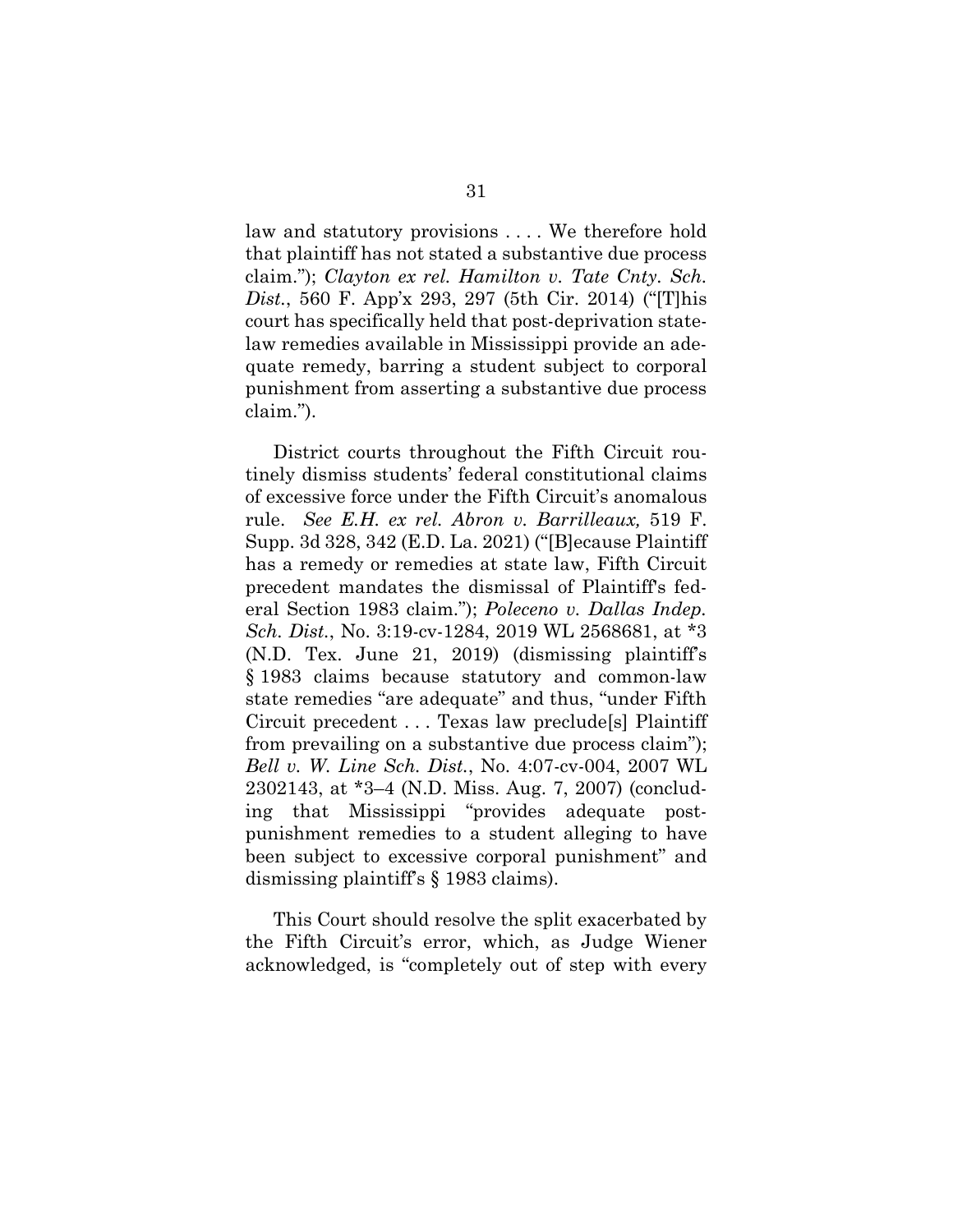other circuit court and clear directives from the Supreme Court," and "flies in the face of the many decisions by our colleagues in other circuits and those sitting on the highest court of this land." Pet. App. 16a, 20a (Wiener, J. , joined by Costa, J., specially concurring). The Fifth Circuit's denial of rehearing despite the express call of two of its judges for reconsideration of the anomalous *Fee* rule, *see* Pet. App. 16a–20a—demonstrates that this Court's intervention is necessary to resolve the issue.